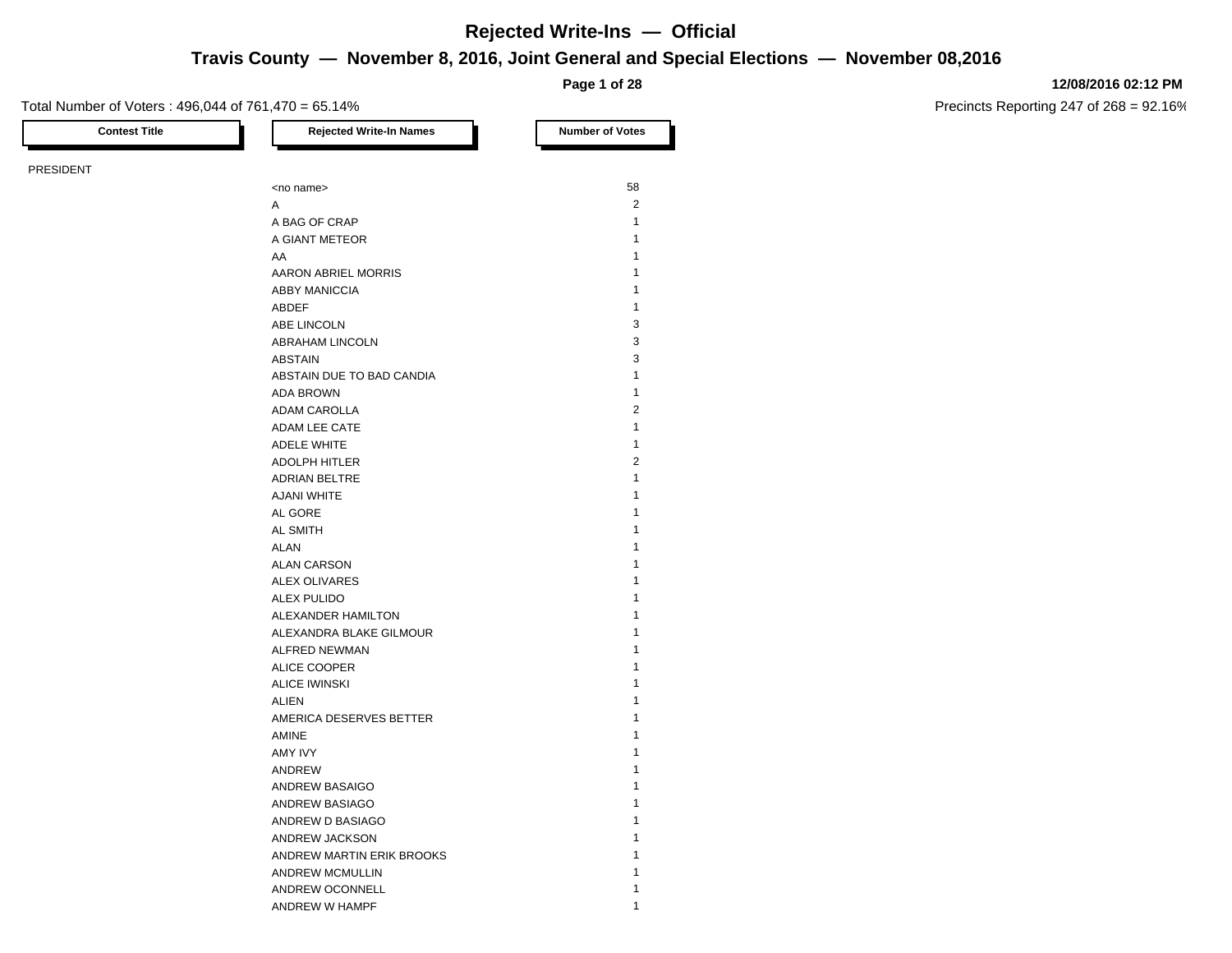## **Travis County — November 8, 2016, Joint General and Special Elections — November 08,2016**

**Page 2 of 28**

### Total Number of Voters : 496,044 of 761,470 = 65.14%

**12/08/2016 02:12 PM**

| <b>Contest Title</b> | <b>Rejected Write-In Names</b> | <b>Number of Votes</b> |
|----------------------|--------------------------------|------------------------|
| PRESIDENT            |                                | Continued              |
|                      | ANN WU                         | $\mathbf{1}$           |
|                      | ANNA                           | $\mathbf{1}$           |
|                      | ANNEMARIE                      | $\mathbf{1}$           |
|                      | ANONOMOUS                      | $\mathbf{1}$           |
|                      | ANONYMAS                       | $\mathbf{1}$           |
|                      | ANONYMOS                       | $\mathbf{1}$           |
|                      | ANONYMOUS                      | $\mathbf{1}$           |
|                      | <b>ANTHONY AMATO</b>           | $\mathbf{1}$           |
|                      | <b>ANTONIO FIERROS</b>         | $\mathbf{1}$           |
|                      | ANYONE ELSE                    | 7                      |
|                      | ARI SHAFFIR                    | $\mathbf{1}$           |
|                      | <b>ARNOLD WEISS</b>            | $\mathbf{1}$           |
|                      | <b>ASHLEY MCNEILL</b>          | $\overline{c}$         |
|                      | ASIKILIZAYE                    | $\mathbf{1}$           |
|                      | <b>AUSTIN PETERSEN</b>         | $\mathbf{1}$           |
|                      | <b>AUSTIN PETERSON</b>         | $\mathbf{1}$           |
|                      | <b>AZIZI WESTMILLER</b>        | $\mathbf{1}$           |
|                      | <b>B SANDERS</b>               | $\overline{c}$         |
|                      | <b>BABA BOOEY</b>              | $\mathbf{1}$           |
|                      | <b>BARACK OBAMA</b>            | 5                      |
|                      | <b>BARAK OBAMA</b>             | $\overline{2}$         |
|                      | <b>BARBARABUSH</b>             | $\mathbf{1}$           |
|                      | <b>BARNIE</b>                  | $\mathbf{1}$           |
|                      | <b>BARRACK OBAMA</b>           | $\mathbf{1}$           |
|                      | <b>BARRY EVANS</b>             | $\mathbf{1}$           |
|                      | <b>BARRY OCONNOR</b>           | $\mathbf{1}$           |
|                      | <b>BARRY SANDERS</b>           | $\overline{c}$         |
|                      | <b>BARRYSANDERS</b>            | $\mathbf{1}$           |
|                      | BB                             | $\mathbf{1}$           |
|                      | <b>BEAU MCMULLIN</b>           | $\mathbf{1}$           |
|                      | <b>BELL HOOKS</b>              | $\mathbf{1}$           |
|                      | <b>BEN SASSE</b>               | $\mathbf{1}$           |
|                      | <b>BEN CARSON</b>              | 38                     |
|                      | <b>BEN J SOKEL</b>             | $\mathbf{1}$           |
|                      | <b>BEN MATRANGA</b>            | $\mathbf{1}$           |
|                      | <b>BEN SASSE</b>               | 16                     |
|                      | <b>BEN SHAPIRO</b>             | $\mathbf{1}$           |
|                      | <b>BENARD SANDERS</b>          | $\mathbf{1}$           |
|                      | <b>BENCARSON</b>               | $\mathbf{1}$           |
|                      | <b>BENIE SANDERS</b>           | $\mathbf{1}$           |
|                      | <b>BENITO YBARRA</b>           | $\mathbf{1}$           |
|                      | BENJAMIN NETANYAHU             | $\mathbf{1}$           |
|                      | <b>BENJAMIN S CARSON SR</b>    | $\mathbf{1}$           |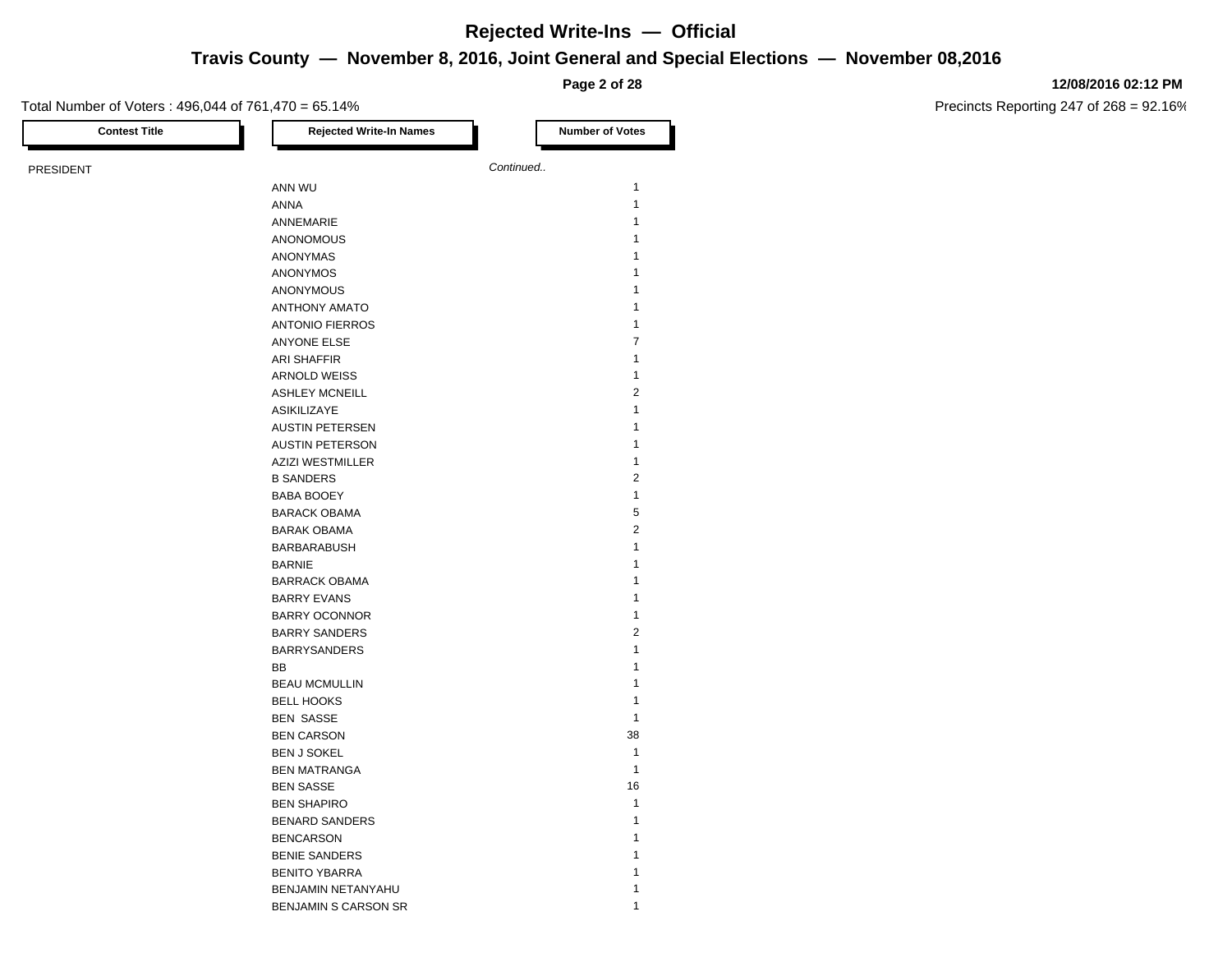## **Travis County — November 8, 2016, Joint General and Special Elections — November 08,2016**

**Page 3 of 28**

### Total Number of Voters : 496,044 of 761,470 = 65.14%

**12/08/2016 02:12 PM**

| <b>Contest Title</b> | <b>Rejected Write-In Names</b> | <b>Number of Votes</b> |
|----------------------|--------------------------------|------------------------|
| PRESIDENT            |                                | Continued              |
|                      | <b>BENJAMIN SASSE</b>          | $\mathbf{1}$           |
|                      | <b>BERIE SANDERS</b>           | $\overline{2}$         |
|                      | BERINE SANDERS                 | $\mathbf{1}$           |
|                      | <b>BERINE SANDERS</b>          | $\mathbf{1}$           |
|                      | <b>BERNALD SANDERS</b>         | $\mathbf{1}$           |
|                      | <b>BERNARD SANDERS</b>         | 51                     |
|                      | <b>BERNARDSANDERS</b>          | $\mathbf{1}$           |
|                      | <b>BERNE SANDERS</b>           | $\mathbf{1}$           |
|                      | <b>BERNEY SANDERS</b>          | 3                      |
|                      | <b>BERNI</b>                   | $\mathbf{1}$           |
|                      | <b>BERNI SANDERS</b>           | $\mathbf{1}$           |
|                      | <b>BERNIE</b>                  | 10                     |
|                      | <b>BERNIE SANDERS</b>          | 9                      |
|                      | <b>BERNIE FUCKING SANDERS</b>  | $\mathbf{1}$           |
|                      | <b>BERNIE SANDARS</b>          | $\mathbf{1}$           |
|                      | <b>BERNIE SANDER</b>           | 4                      |
|                      | <b>BERNIE SANDERS</b>          | 1,427                  |
|                      | BERNIE SANDERS VP S BROWN      | $\mathbf{1}$           |
|                      | <b>BERNIE SANDERSS</b>         | $\mathbf{1}$           |
|                      | <b>BERNIE SANDES</b>           | $\overline{2}$         |
|                      | <b>BERNIE SASANDERS</b>        | $\mathbf{1}$           |
|                      | <b>BERNIE SAUNDERS</b>         | 5                      |
|                      | <b>BERNIESANDERS</b>           | 3                      |
|                      | <b>BERNNIE SANDERS</b>         | $\mathbf{1}$           |
|                      | <b>BERNY SANDERS</b>           | $\overline{4}$         |
|                      | <b>BERRNY SANDERS</b>          | $\mathbf{1}$           |
|                      | <b>BETTYARRELLLZZ</b>          | $\mathbf{1}$           |
|                      | <b>BILL BELICHIK</b>           | $\mathbf{1}$           |
|                      | <b>BILL DANFORTH</b>           | $\mathbf{1}$           |
|                      | <b>BILL FN MURRAY</b>          | $\mathbf{1}$           |
|                      | <b>BILL GATES</b>              | 3                      |
|                      | <b>BILL GRAHM</b>              | $\mathbf{1}$           |
|                      | <b>BILL GRAVENOR</b>           | 1                      |
|                      | <b>BILL LEWIS</b>              | 1                      |
|                      | <b>BILL MCCRAVEN</b>           | $\mathbf{1}$           |
|                      | <b>BILL MURRAY</b>             | $\mathbf{1}$           |
|                      | <b>BILL NYE</b>                | $\overline{2}$         |
|                      | <b>BILL PREDMORE</b>           | $\mathbf{1}$           |
|                      | <b>BILL SNIDER</b>             | $\mathbf{1}$           |
|                      | <b>BILL SNYDER</b>             | $\mathbf{1}$           |
|                      | <b>BILL WRIGHT JR</b>          | $\overline{2}$         |
|                      | BILLY WAYNE MCCLENDON SR       | $\mathbf{1}$           |
|                      | <b>BLAKE SHELTON</b>           | $\mathbf{1}$           |
|                      |                                |                        |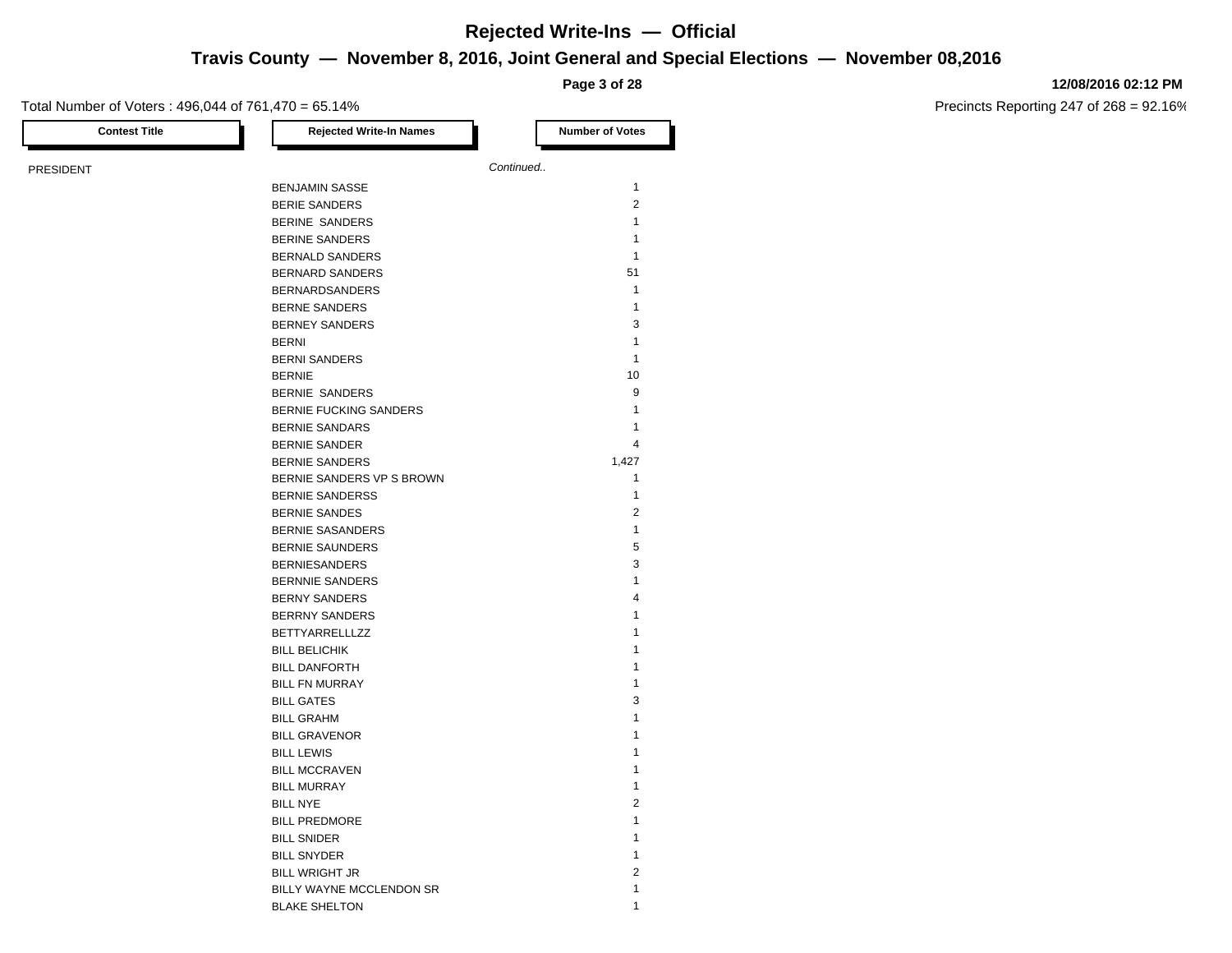## **Travis County — November 8, 2016, Joint General and Special Elections — November 08,2016**

**Page 4 of 28**

### Total Number of Voters : 496,044 of 761,470 = 65.14%

**12/08/2016 02:12 PM**

| <b>Contest Title</b> | <b>Rejected Write-In Names</b> | <b>Number of Votes</b> |
|----------------------|--------------------------------|------------------------|
| PRESIDENT            |                                | Continued              |
|                      | <b>BLOOMBERG</b>               | 3                      |
|                      | <b>BOB DYLAN</b>               | $\mathbf{1}$           |
|                      | <b>BOB GATES</b>               | $\mathbf{1}$           |
|                      | <b>BOBBY BONES</b>             | $\mathbf{1}$           |
|                      | <b>BOBBY DON SEWELL</b>        | 1                      |
|                      | <b>BOBBY ESTELL</b>            | $\mathbf{1}$           |
|                      | BOOBTHONY JOBTANO              | 1                      |
|                      | <b>BOONE RIP</b>               | $\mathbf{1}$           |
|                      | <b>BOTH SUCK</b>               | $\mathbf{1}$           |
|                      | <b>BOYCOTT</b>                 | $\mathbf{1}$           |
|                      | <b>BRAD THOMAS</b>             | $\mathbf{1}$           |
|                      | <b>BRADLEY WATSON</b>          | $\mathbf{1}$           |
|                      | <b>BRANDON MARRS</b>           | $\mathbf{1}$           |
|                      | <b>BRANDON P REED</b>          | $\mathbf{1}$           |
|                      | <b>BRANDON REED</b>            | 1                      |
|                      | <b>BRENT ZAAL</b>              | $\mathbf{1}$           |
|                      | <b>BRET FAVRE</b>              | $\mathbf{1}$           |
|                      | <b>BRETT FAVRE</b>             | $\mathbf{1}$           |
|                      | <b>BRIAN ETTER</b>             | 1                      |
|                      | <b>BRIAN KANATZAR</b>          | $\mathbf{1}$           |
|                      | <b>BRIAN LOGAN</b>             | $\mathbf{1}$           |
|                      | <b>BRUCE HATCH</b>             | $\mathbf{1}$           |
|                      | <b>BRYANT GITCHO</b>           | $\mathbf{1}$           |
|                      | <b>BUGS BUNNY</b>              | 3                      |
|                      | <b>BURNEY SANDERS</b>          | $\mathbf{1}$           |
|                      | <b>BURNIE SANDERS</b>          | 4                      |
|                      | <b>BUSH</b>                    | $\overline{2}$         |
|                      | <b>BUZZ LIGHTYEAR</b>          | $\mathbf{1}$           |
|                      | C NWOKE                        | 1                      |
|                      | <b>CALE SKOGMAN</b>            | $\mathbf{1}$           |
|                      | <b>CALEB MCFADDEN</b>          | 1                      |
|                      | <b>CARIESA GRAVES</b>          | 1                      |
|                      | CARLOS HERNANDEZ III           | $\mathbf{1}$           |
|                      | CARLOS ORTIZ                   | 1                      |
|                      | <b>CARLOS REYES</b>            | $\mathbf{1}$           |
|                      | CARLOS SANTIAGO SANCHEZ        | $\mathbf{1}$           |
|                      | CARLSCOTT                      | $\mathbf{1}$           |
|                      | <b>CARLY FIORINA</b>           | 6                      |
|                      | <b>CARLY FIORINAL</b>          | $\mathbf{1}$           |
|                      | CAROL KEETON STRAYHORN         | 1                      |
|                      | <b>CASEY DOUGAL</b>            | $\mathbf{1}$           |
|                      | CASPER                         | 1                      |
|                      | CATTEN                         | $\mathbf{1}$           |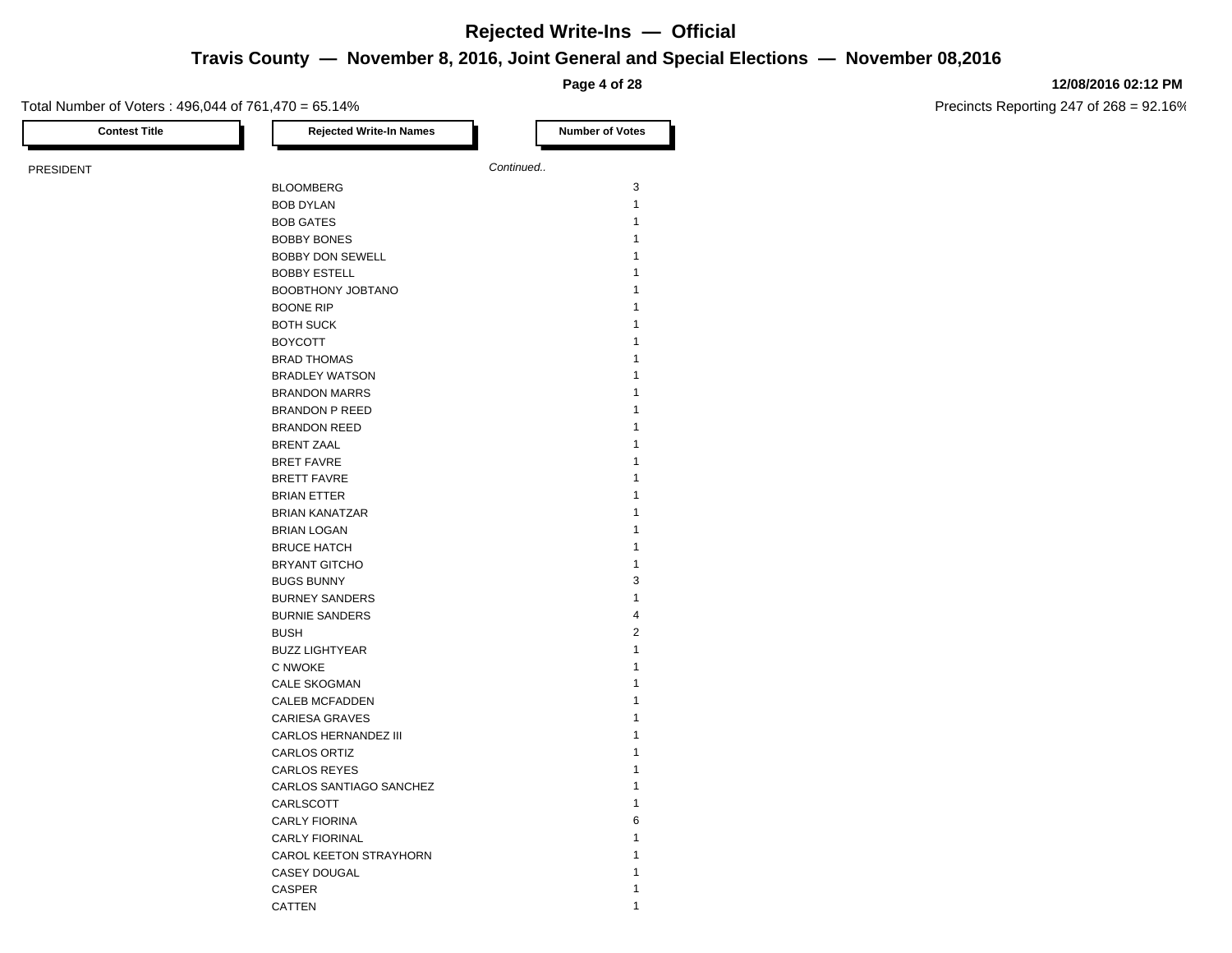**Travis County — November 8, 2016, Joint General and Special Elections — November 08,2016**

**Page 5 of 28**

### Total Number of Voters : 496,044 of 761,470 = 65.14%

**12/08/2016 02:12 PM**

| <b>Contest Title</b> | <b>Rejected Write-In Names</b> |           | <b>Number of Votes</b> |
|----------------------|--------------------------------|-----------|------------------------|
| PRESIDENT            |                                | Continued |                        |
|                      | CECILIA AND GREG ABBOT         |           | $\mathbf{1}$           |
|                      | <b>CGP GREY</b>                |           | $\mathbf{1}$           |
|                      | CHAD MCGOUGAN                  |           | $\mathbf{1}$           |
|                      | <b>CHARLES BENFORD</b>         |           | 1                      |
|                      | <b>CHARLES R HIGHSMITH</b>     |           | $\mathbf{1}$           |
|                      | <b>CHARLES VOLK</b>            |           | $\mathbf{1}$           |
|                      | <b>CHARLIE BROWN</b>           |           | $\overline{2}$         |
|                      | <b>CHARLIE ROSE</b>            |           | $\mathbf{1}$           |
|                      | CHARLOTTE CREEL                |           | $\mathbf{1}$           |
|                      | CHE                            |           | 1                      |
|                      | CHLOE THE BEAGLE               |           | $\mathbf{1}$           |
|                      | <b>CHRIS BRYAN</b>             |           | $\mathbf{1}$           |
|                      | <b>CHRIS CHRISTI</b>           |           | 1                      |
|                      | <b>CHRIS CHRISTIE</b>          |           | $\mathbf{1}$           |
|                      | <b>CHRIS GRANT</b>             |           | $\mathbf{1}$           |
|                      | <b>CHRIS KENISTON</b>          |           | $\overline{2}$         |
|                      | CHRISTIAN CANDIDATE            |           | $\mathbf{1}$           |
|                      | <b>CHRISTIONWOODLEY</b>        |           | 1                      |
|                      | CHRISTOPHER CASIDA             |           | 1                      |
|                      | <b>CHRISTOPHER CHEN</b>        |           | $\mathbf{1}$           |
|                      | CHRISTOPHER JOHN MYERS         |           | $\mathbf{1}$           |
|                      | CHRISTOPHER K BRITTON          |           | 1                      |
|                      | <b>CHRISTOPHER SCURRY</b>      |           | $\mathbf{1}$           |
|                      | CHRISTOPHER WASHINGTON         |           | $\mathbf{1}$           |
|                      | <b>CHUCK NORRIS</b>            |           | 3                      |
|                      | <b>CLARK KENT</b>              |           | $\mathbf{1}$           |
|                      | <b>CLIFFORD BARR</b>           |           | $\mathbf{1}$           |
|                      | CLIFFORD SWIFT IV              |           | $\mathbf{1}$           |
|                      | <b>CLIFTON ROBERTS</b>         |           | 3                      |
|                      | <b>CLINT EASTWOOD</b>          |           | $\overline{2}$         |
|                      | <b>CLINTON</b>                 |           | $\mathbf{1}$           |
|                      | <b>CLITON</b>                  |           | 1                      |
|                      | CODY WOOLVERTON                |           | $\mathbf{1}$           |
|                      | <b>COLIN KAEPERNICK</b>        |           | $\mathbf{1}$           |
|                      | <b>COLIN POWELL</b>            |           | 18                     |
|                      | <b>COLLIN POWELL</b>           |           | $\mathbf{1}$           |
|                      | <b>COLON POWELL</b>            |           | $\mathbf{1}$           |
|                      | CONDALEEZA RICE                |           | 3                      |
|                      | <b>CONDALEZA RICE</b>          |           | $\mathbf{1}$           |
|                      | CONDALEZARICE                  |           | $\mathbf{1}$           |
|                      | <b>CONDALIESA RICE</b>         |           | 1                      |
|                      | <b>CONDALISA RICE</b>          |           | $\mathbf{1}$           |
|                      | CONDALISSA RICE                |           | 1                      |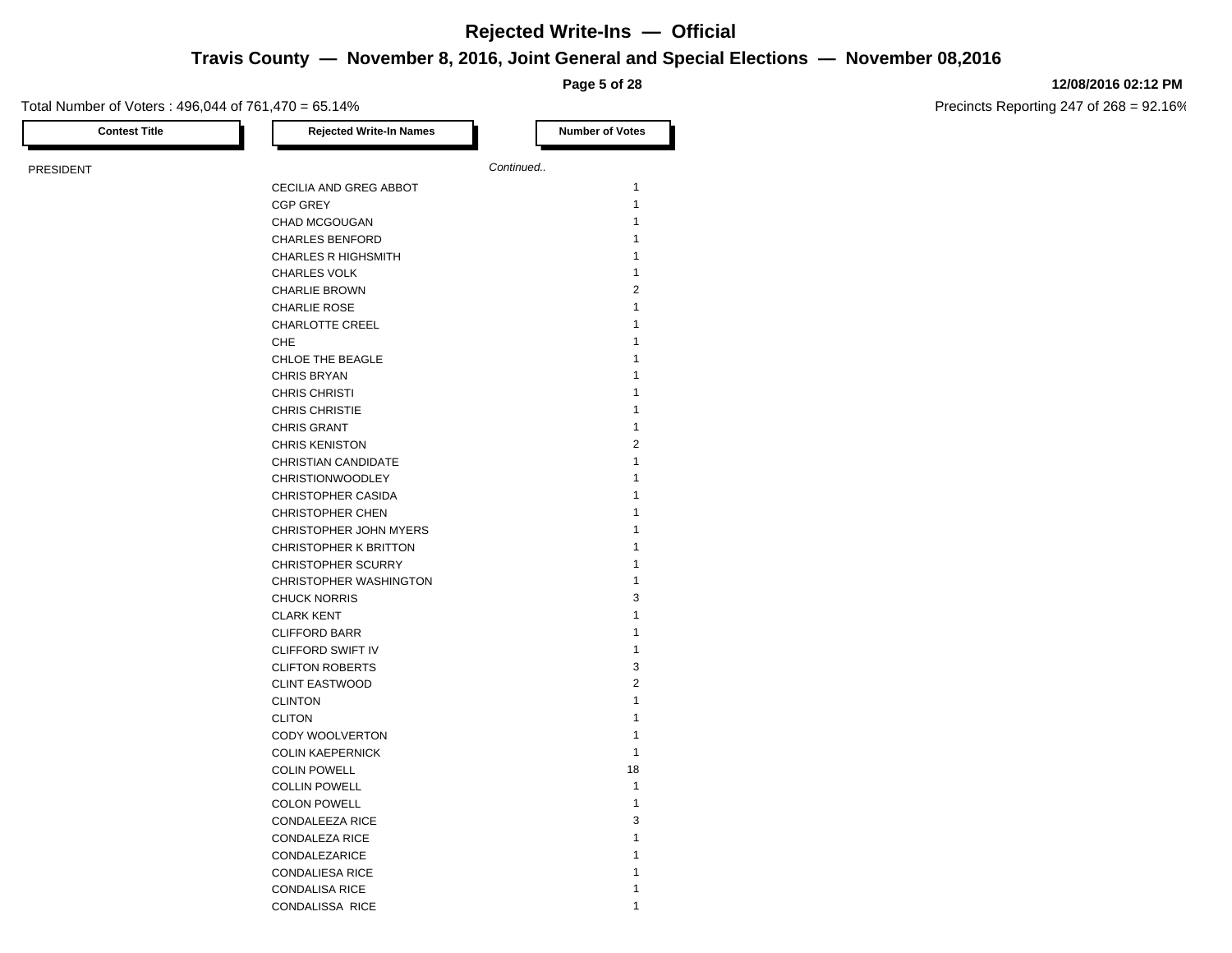## **Travis County — November 8, 2016, Joint General and Special Elections — November 08,2016**

**Page 6 of 28**

### Total Number of Voters : 496,044 of 761,470 = 65.14%

**12/08/2016 02:12 PM**

| <b>Contest Title</b> | <b>Rejected Write-In Names</b> | <b>Number of Votes</b> |                |
|----------------------|--------------------------------|------------------------|----------------|
| PRESIDENT            |                                | Continued              |                |
|                      | CONDELEEZA RICE                |                        | $\mathbf{1}$   |
|                      | <b>CONDELZA RICE</b>           |                        | $\overline{2}$ |
|                      | <b>CONDI RICE</b>              |                        | $\mathbf{1}$   |
|                      | <b>CONDILEEZA RICE</b>         |                        | $\mathbf{1}$   |
|                      | CONDOLEEZA RICE                |                        | 5              |
|                      | CONDOLEEZZA RICE               |                        | 4              |
|                      | <b>CONDOLEZA RICE</b>          |                        | $\overline{2}$ |
|                      | CONDOLEZZA RICE                |                        | 3              |
|                      | <b>CONDOLISA RICE</b>          |                        | $\mathbf{1}$   |
|                      | <b>CONDOLLSA RICEE</b>         |                        | 1              |
|                      | <b>CONNER MCQUEEN</b>          |                        | 1              |
|                      | <b>CONRAD SWAN</b>             |                        | $\mathbf{1}$   |
|                      | CONSTITUTIONAL CONVENTION      |                        | 1              |
|                      | CONSTITUTIONAL PARTY           |                        | $\mathbf{1}$   |
|                      | <b>COOKIE MONSTER</b>          |                        | 1              |
|                      | <b>COOPER</b>                  |                        | $\mathbf{1}$   |
|                      | <b>COREY OLIVER</b>            |                        | 1              |
|                      | COUNT CHOCULA                  |                        | $\mathbf{1}$   |
|                      | <b>COURT MANSKE</b>            |                        | 1              |
|                      | CR.                            |                        | $\mathbf{1}$   |
|                      | <b>CRAIG DEPEW</b>             |                        | $\mathbf{1}$   |
|                      | <b>CRUISE</b>                  |                        | $\mathbf{1}$   |
|                      | CRUZ                           |                        | 5              |
|                      | <b>CTHULHU</b>                 |                        | 3              |
|                      | <b>CTHULLU</b>                 |                        | $\mathbf{1}$   |
|                      | <b>CUERVO GRAYBILL</b>         |                        | $\mathbf{1}$   |
|                      | <b>CURTIS BELL</b>             |                        | $\mathbf{1}$   |
|                      | <b>CYNTHIA JAIMES</b>          |                        | $\mathbf{1}$   |
|                      | <b>CYRUS PIRSA</b>             |                        | $\mathbf{1}$   |
|                      | DAFFY DUCK                     |                        | $\mathbf{1}$   |
|                      | DAK PRESCOTT                   |                        | $\overline{2}$ |
|                      | DALE MURPHY                    |                        | $\mathbf{1}$   |
|                      | DAN ALLBRITTON                 |                        | $\mathbf{1}$   |
|                      | DAN CARLIN                     |                        | 2              |
|                      | DAN ODEA                       |                        | $\mathbf{1}$   |
|                      | DANIEL ALEXANDER               |                        | $\mathbf{1}$   |
|                      | DANIEL DAVIS                   |                        | 1              |
|                      | DANIEL F ODEA JR               |                        | $\mathbf{1}$   |
|                      | DANIEL GARVEY                  |                        | 1              |
|                      | DANIEL GONZALEZ                |                        | 1              |
|                      | DANIEL MORAN                   |                        | 1              |
|                      | DANIEL NICHOLS                 |                        | 1              |
|                      | DANNY LEE LOGAN                |                        | $\mathbf{1}$   |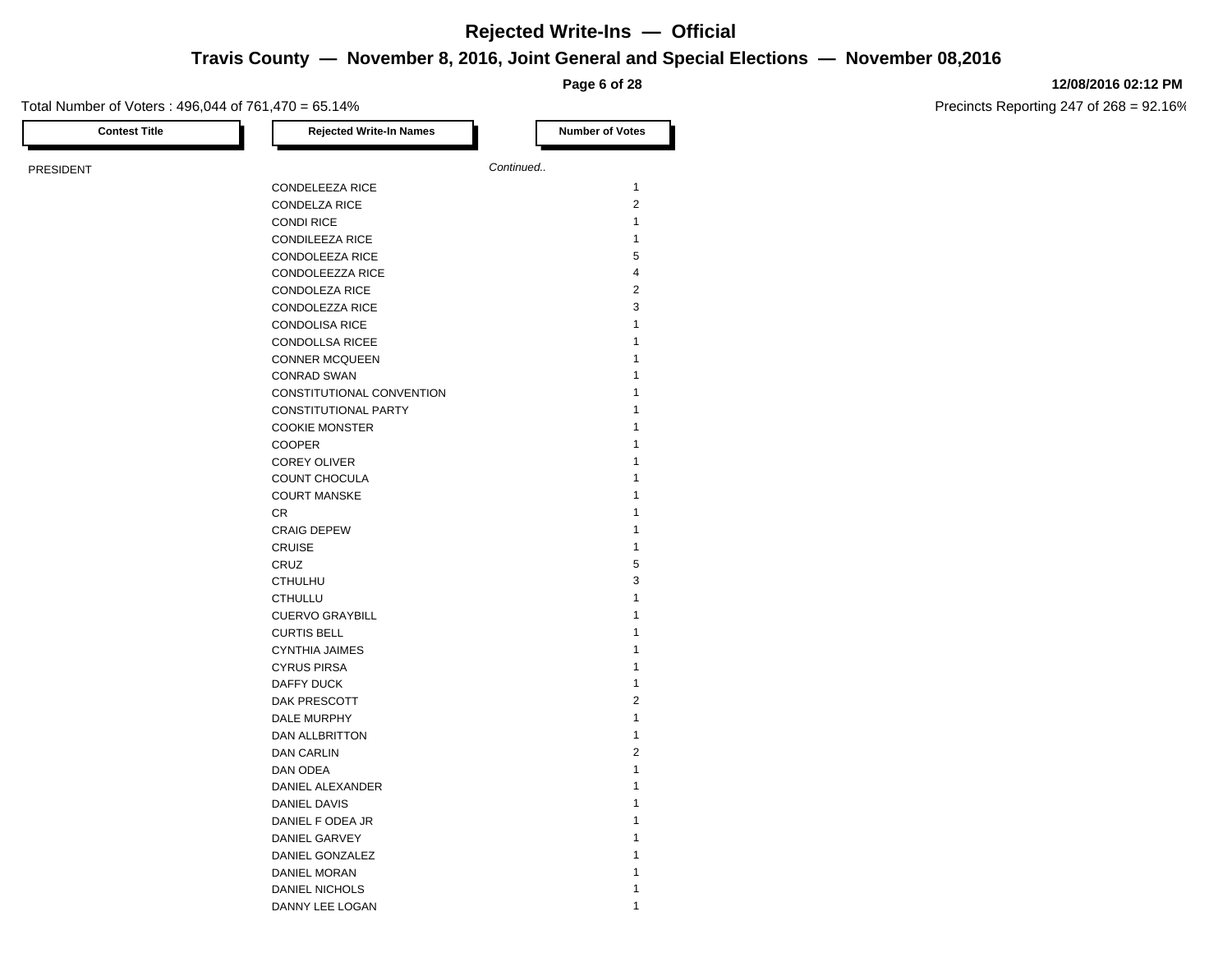### **Travis County — November 8, 2016, Joint General and Special Elections — November 08,2016**

**Page 7 of 28**

### **12/08/2016 02:12 PM**

| <b>Contest Title</b> | <b>Rejected Write-In Names</b> | <b>Number of Votes</b> |
|----------------------|--------------------------------|------------------------|
| <b>PRESIDENT</b>     |                                | Continued              |
|                      | DARELL CHANCE                  | 1                      |
|                      | <b>DAREN RAYKOVICH</b>         | $\mathbf{1}$           |
|                      | DARON ROBERT SHAW              | 1                      |
|                      | <b>DARREN FULLER</b>           | 1                      |
|                      | DARRYL PERRY THOMAS KNAPP      | 1                      |
|                      | DARTH VADER                    | 1                      |
|                      | DAVD DWIGHT STEWART            | 1                      |
|                      | DAVID A CLARKE JR              | 1                      |
|                      | DAVID ANGELOW                  | 1                      |
|                      | DAVID BOARMAN                  | $\overline{2}$         |
|                      | DAVID COLERA                   | 1                      |
|                      | DAVID EVAN MCMULLIN            | 1                      |
|                      | DAVID FOY                      | 1                      |
|                      | DAVID JOHN BELL                | 1                      |
|                      | <b>DAVID LEISTER</b>           | 1                      |
|                      | DAVID MCMILLAN                 | 1                      |
|                      | DAVID MCMILLUN                 | 1                      |
|                      | <b>DAVID MCMULLIN</b>          | 1                      |
|                      | DAVID P WIENER                 | 1                      |
|                      | DAVID PAUL STAHLHUT            | 1                      |
|                      | <b>DAVID PONDER</b>            | 1                      |
|                      | DAVID SAUCEDO                  | 1                      |
|                      | <b>DAVID SWANSON</b>           | 1                      |
|                      | DAVID THOMPSON                 | $\overline{2}$         |
|                      | DAYNA EBELING                  | 1                      |
|                      | DEAN M ROHNE                   | 1                      |
|                      | <b>DEAN SPENCE</b>             | 1                      |
|                      | <b>DEBBIE WALKER</b>           | 1                      |
|                      | DEEZ NUTS                      | 9                      |
|                      | DEEZ NUTZ                      | 5                      |
|                      | DELANEY BANNON                 | 1                      |
|                      | <b>DENNIS KUCINICH</b>         | 1                      |
|                      | <b>DESIGNATED SURVIVOR</b>     | 1                      |
|                      | DESIREE FOX DUHADWAY           | 1                      |
|                      | <b>DILLON MCCARTY</b>          | 1                      |
|                      | DIRK VAN DE GRAAF              | 1                      |
|                      | <b>DISAPPOINTED</b>            | 1                      |
|                      | <b>DISGUSTED</b>               | 1                      |
|                      | DO IT WITH DAN                 | 1                      |
|                      | <b>DOGE</b>                    | 1                      |
|                      | DOLLEY MONTEITH                | $\mathbf{1}$           |
|                      | <b>DOLLY PARTON</b>            | $\overline{2}$         |
|                      | DON MAN                        | 1                      |
|                      |                                |                        |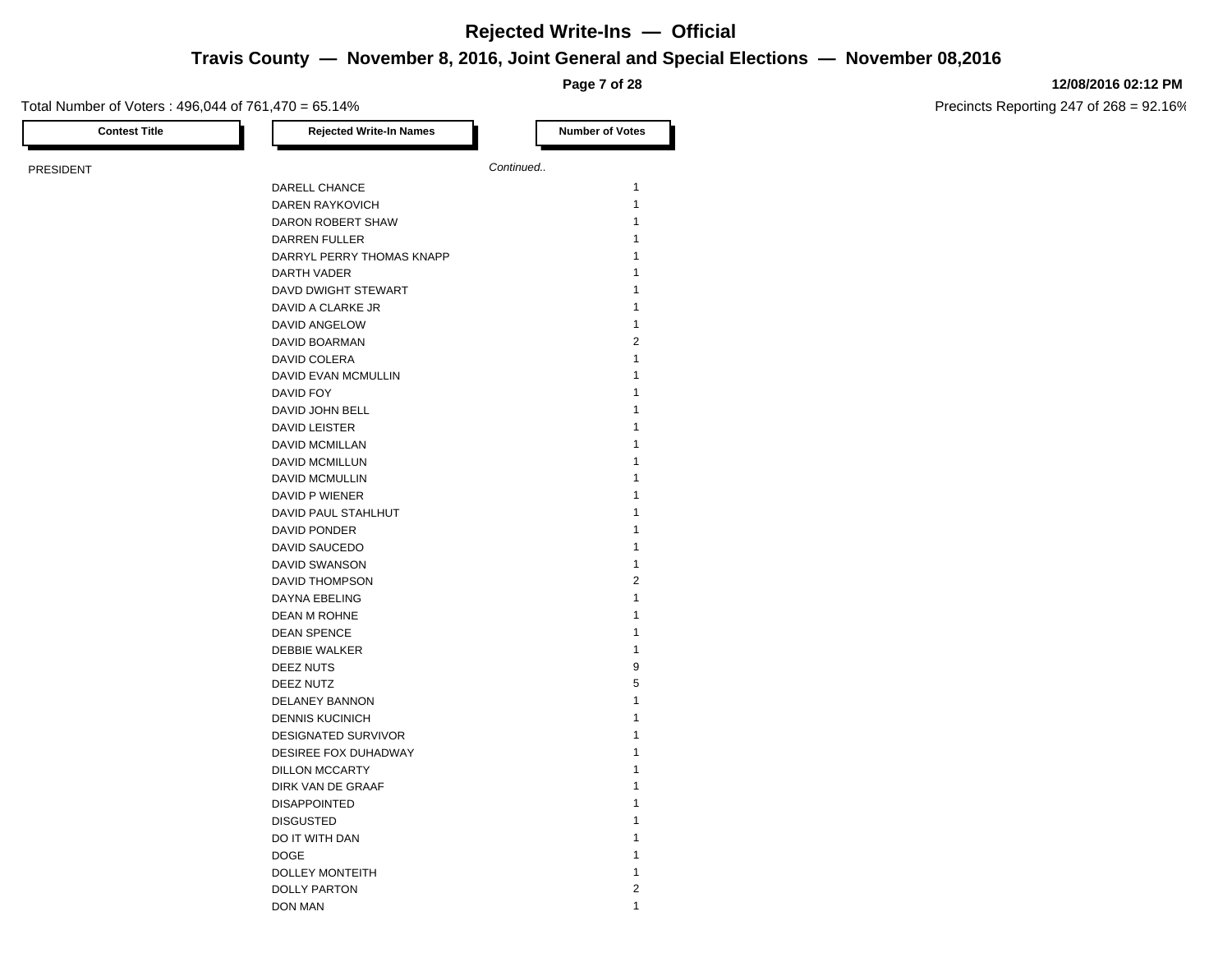## **Travis County — November 8, 2016, Joint General and Special Elections — November 08,2016**

**Page 8 of 28**

### Total Number of Voters : 496,044 of 761,470 = 65.14%

**12/08/2016 02:12 PM**

| <b>Contest Title</b> | <b>Rejected Write-In Names</b> | <b>Number of Votes</b> |
|----------------------|--------------------------------|------------------------|
| PRESIDENT            |                                | Continued              |
|                      | DON RUNNELS                    | $\mathbf{1}$           |
|                      | DON WILLETT                    | $\mathbf{1}$           |
|                      | DONAL DUCK                     | $\mathbf{1}$           |
|                      | DONALD DUCK                    | $\overline{4}$         |
|                      | DONALD J TRUMP                 | $\mathbf{1}$           |
|                      | DONALD TOWNES JR               | $\mathbf{1}$           |
|                      | <b>DONALD TRUMP</b>            | $\mathbf{1}$           |
|                      | DR CHAS STANLEY                | $\mathbf{1}$           |
|                      | <b>DREW KELLER</b>             | $\mathbf{1}$           |
|                      | <b>DRIL</b>                    | $\overline{2}$         |
|                      | <b>DUANE APARO</b>             | $\mathbf{1}$           |
|                      | <b>DUCKY</b>                   | $\mathbf{1}$           |
|                      | <b>DUSTIN WHITE</b>            | $\mathbf{1}$           |
|                      | DWAYNE ELIZONDO CAMACHO        | $\mathbf{1}$           |
|                      | DWAYNE THE ROCK JOHNSON        | 3                      |
|                      | <b>ECKHART TOLLE</b>           | $\mathbf{1}$           |
|                      | <b>ED MCGRATH</b>              | $\mathbf{1}$           |
|                      | ED OTT                         | $\mathbf{1}$           |
|                      | <b>EDDIE VEDDER</b>            | $\mathbf{1}$           |
|                      | <b>EDITH STEIN</b>             | $\mathbf{1}$           |
|                      | EDMUND NORMAN FURLEY           | $\mathbf{1}$           |
|                      | EDWARD OSBORNE WILSON          | $\mathbf{1}$           |
|                      | EDWARD SNOWDEN                 | $\overline{2}$         |
|                      | ELEUTERIO QUINONEZ             | $\mathbf{1}$           |
|                      | <b>ELIOT ENGEL</b>             | $\mathbf{1}$           |
|                      | ELIZABETH KIM SPODICK          | $\mathbf{1}$           |
|                      | ELIZABETH WARREN               | 15                     |
|                      | <b>ELMER FUDD</b>              | $\mathbf{1}$           |
|                      | ELODIA MARISCAL                | $\mathbf{1}$           |
|                      | <b>ELON MUSK</b>               | 5                      |
|                      | EMANUEL BRIGHIU                | $\mathbf{1}$           |
|                      | Emidio Soltysik/Angela Walker  | $\mathbf{1}$           |
|                      | <b>EMILY WAELDER</b>           | $\overline{2}$         |
|                      | <b>EMMA GOLDMAN</b>            | $\mathbf{1}$           |
|                      | <b>EMMANUEL</b>                | $\mathbf{1}$           |
|                      | <b>ENRIQUE FLORES</b>          | $\mathbf{1}$           |
|                      | <b>ENRIQUETA MORALES</b>       | $\mathbf{1}$           |
|                      | <b>ERAN M MULLIN</b>           | $\mathbf{1}$           |
|                      | <b>ERIC ANDRE</b>              | $\mathbf{1}$           |
|                      | ERIC B FOR PRESIDENT           | $\mathbf{1}$           |
|                      | <b>ERIC FRISCHHERTZ</b>        | 1                      |
|                      | <b>ERIC MCMULLEN</b>           | $\mathbf{1}$           |
|                      | <b>ERIC MCMULLIN</b>           | 6                      |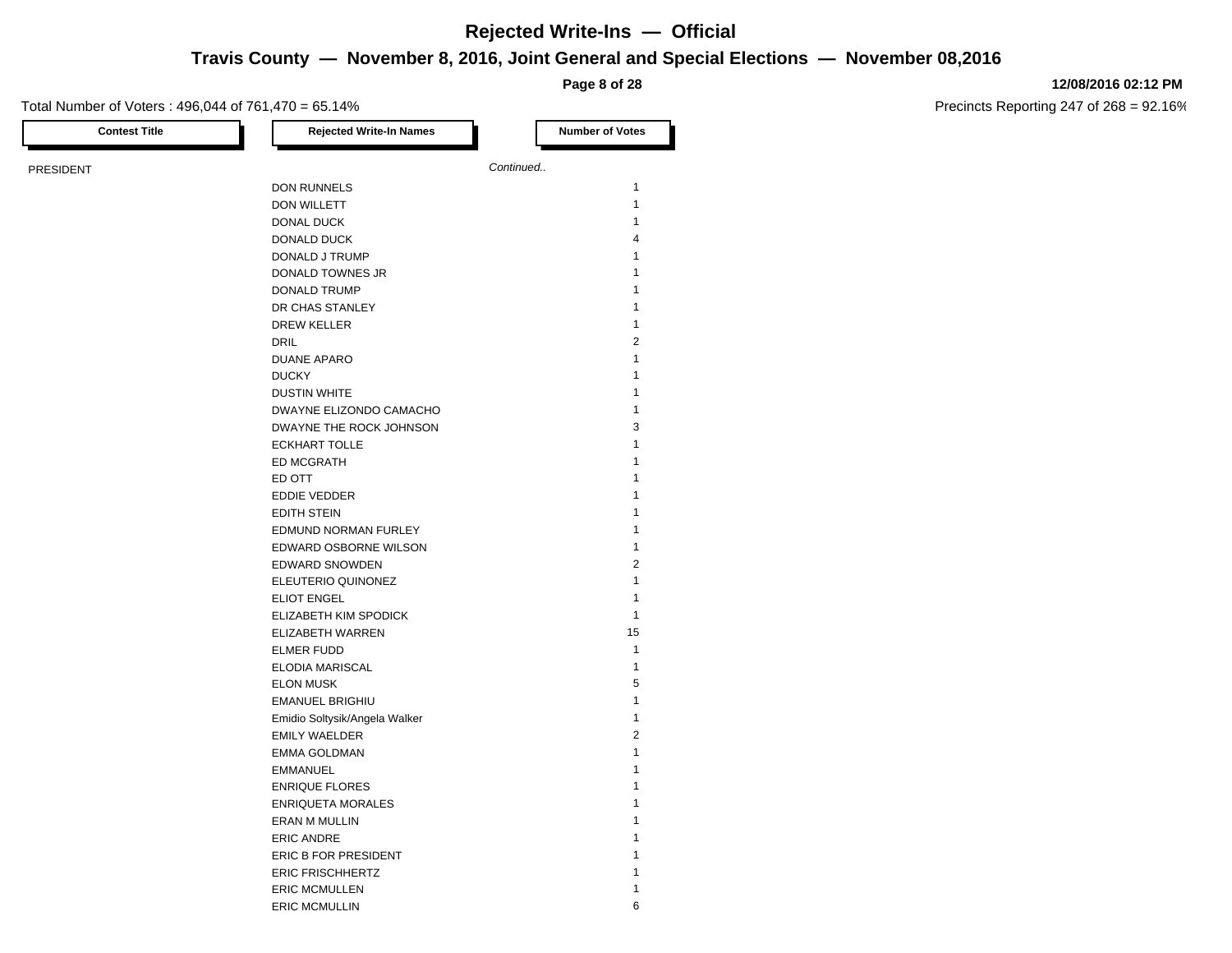**Travis County — November 8, 2016, Joint General and Special Elections — November 08,2016**

**Page 9 of 28**

### **12/08/2016 02:12 PM**

Precincts Reporting 247 of 268 = 92.16%

Total Number of Voters : 496,044 of 761,470 = 65.14%

| <b>Contest Title</b> | <b>Rejected Write-In Names</b> | <b>Number of Votes</b> |
|----------------------|--------------------------------|------------------------|
| PRESIDENT            |                                | Continued              |
|                      | ERICA V EKWURZEL               | $\mathbf{1}$           |
|                      | <b>ERIN MCMULLIN</b>           | $\overline{2}$         |
|                      | ERIS KALLISTI DISCORDIA        | $\mathbf{1}$           |
|                      | ETHAN KAINE                    | $\mathbf{1}$           |
|                      | <b>ETRAIN</b>                  | $\mathbf{1}$           |
|                      | EUGENE V DEBS                  | $\overline{2}$         |
|                      | <b>EVAN</b>                    | 3                      |
|                      | <b>EVAN BERDIS</b>             | $\mathbf{1}$           |
|                      | EVAN C                         | $\mathbf{1}$           |
|                      | <b>EVAN M TAYLOR</b>           | $\mathbf{1}$           |
|                      | <b>EVAN MCMAIN</b>             | $\mathbf{1}$           |
|                      | EVAN MCMULLIN MINDY FINN       | $\mathbf{1}$           |
|                      | EVAN MCMULLIN MINDY FINK       | $\mathbf{1}$           |
|                      | EVAN MCMULLIN MINDY FINN       | $\overline{7}$         |
|                      | <b>EZRA STANTON</b>            | $\mathbf{1}$           |
|                      | FARAKHAN                       | $\mathbf{1}$           |
|                      | <b>FARNUM ROCHER</b>           | 1                      |
|                      | FERNANDO GONZALEZ              | 1                      |
|                      | <b>FIORINA</b>                 | $\mathbf{1}$           |
|                      | FIRST TIMOTHY TWO              | 1                      |
|                      | FOX MCCLOUD                    | $\mathbf{1}$           |
|                      | <b>FRANCISCO ZEPEDA</b>        | 1                      |
|                      | <b>FRANK RICHARD CURRAN</b>    | $\mathbf{1}$           |
|                      | <b>FRANKLIN TREPANIER</b>      | $\mathbf{1}$           |
|                      |                                | $\mathbf{1}$           |
|                      | FREDDY MONREAL                 | $\mathbf{1}$           |
|                      | FREDERICK KUHLMAN III          | $\overline{2}$         |
|                      | <b>FUCK YOU</b>                | $\mathbf{1}$           |
|                      | <b>GABE JOHNSON</b>            |                        |
|                      | <b>GABORIC</b>                 | $\mathbf{1}$           |
|                      | <b>GANDALF</b>                 | $\mathbf{1}$           |
|                      | <b>GARRETT BRUSTEIN</b>        | $\mathbf{1}$           |
|                      | <b>GARY FARMER</b>             | $\mathbf{1}$           |
|                      | <b>GARY HO</b>                 | $\mathbf{1}$           |
|                      | <b>GARY MOWBRAY</b>            | $\mathbf{1}$           |
|                      | <b>GARY PARKS</b>              | $\mathbf{1}$           |
|                      | <b>GAVIN GEE</b>               | $\mathbf{1}$           |
|                      | <b>GEN JAMES MATTIS</b>        | $\mathbf{1}$           |
|                      | <b>GEN MARK A WELSH III</b>    | 1                      |
|                      | <b>GEN MATTIS</b>              | $\mathbf{1}$           |
|                      | <b>GENERAL DAVID PETRAES</b>   | 1                      |
|                      | <b>GENERAL J MATTIS</b>        | $\mathbf{1}$           |
|                      | <b>GENERAL JAMES MATTIS</b>    | 1                      |
|                      | GENERAL JAMES MATTIS USMC      | $\mathbf{1}$           |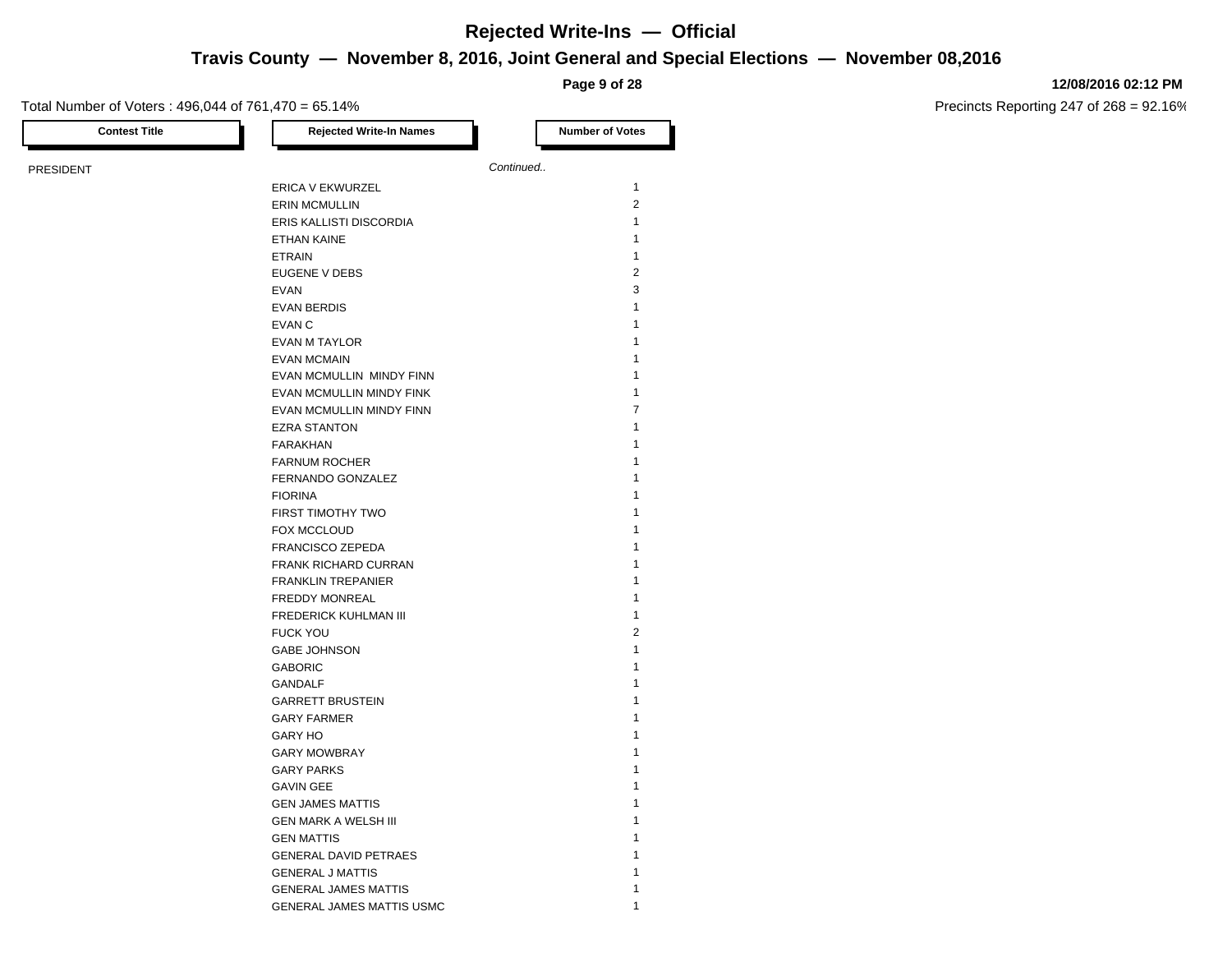**Travis County — November 8, 2016, Joint General and Special Elections — November 08,2016**

**Page 10 of 28**

### **12/08/2016 02:12 PM**

Precincts Reporting 247 of 268 = 92.16%

| <b>Contest Title</b> | <b>Rejected Write-In Names</b> | <b>Number of Votes</b> |
|----------------------|--------------------------------|------------------------|
|                      |                                | Continued              |
| <b>PRESIDENT</b>     | <b>GENERAL MARK WELSH</b>      | 1                      |
|                      | <b>GEORGE BUSH SR</b>          | 1                      |
|                      |                                | 4                      |
|                      | <b>GEORGE BUSH</b>             | 4                      |
|                      | <b>GEORGE H W BUSH</b>         | 4                      |
|                      | <b>GEORGE HW BUSH</b>          | 1                      |
|                      | <b>GEORGE PATAKI</b>           | $\mathbf{1}$           |
|                      | <b>GEORGE SPRINGER</b>         |                        |
|                      | <b>GEORGE STRAIT</b>           | 3                      |
|                      | <b>GEORGE T HAMILTON</b>       | 1                      |
|                      | <b>GEORGE TUTHILL</b>          | 1                      |
|                      | <b>GEORGE W BUSH</b>           | 4                      |
|                      | <b>GEORGE WASHINGTON</b>       | $\overline{2}$         |
|                      | <b>GIANT DOUCHE</b>            | $\mathbf{1}$           |
|                      | <b>GIANT METEOR</b>            | 4                      |
|                      | <b>GINO VENITUCCI</b>          | 1                      |
|                      | <b>GLENN GREENWALD</b>         | 1                      |
|                      | <b>GLORIA LA RIVA</b>          | 9                      |
|                      | <b>GLORIA LARIVA</b>           | $\overline{2}$         |
|                      | <b>GO FUCK YOURSELF</b>        | $\overline{2}$         |
|                      | GO FUCK YOURSELF AMERICA       | 1                      |
|                      | GOD                            | 10                     |
|                      | <b>GOD BLESS USA</b>           | $\mathbf{1}$           |
|                      | <b>GODHELPUSS</b>              | $\mathbf{1}$           |
|                      | <b>GOOFY</b>                   | $\overline{2}$         |
|                      | <b>GOV JOHN KASICH</b>         | 1                      |
|                      | <b>GOV KASICH</b>              | 1                      |
|                      | <b>GOVERNOR KASICH</b>         | 1                      |
|                      | <b>GRACE ANN PETERSON</b>      | 1                      |
|                      | <b>GRAEME THOMAS</b>           | 1                      |
|                      | <b>GREG ABBOTT</b>             | 5                      |
|                      | <b>GREG ARNOD</b>              | 1                      |
|                      | <b>GREG POOLE</b>              | 1                      |
|                      | <b>GREG POPOVICH</b>           | $\overline{2}$         |
|                      | <b>GREG STAMPER</b>            | $\mathbf{1}$           |
|                      | <b>GREGG POPOVICH</b>          | 5                      |
|                      | <b>GREGORY MILLIGAN</b>        | $\mathbf{1}$           |
|                      | <b>GREGORY S MILLIGAN</b>      | 1                      |
|                      | <b>GREY HURLEY</b>             | 1                      |
|                      |                                | 1                      |
|                      | H ROSS PEROT                   | 1                      |
|                      | HADEN CUNNINGHAM               | 1                      |
|                      | HADLEY THE DOG                 | 1                      |
|                      | <b>HALEY STAPLES</b>           |                        |

HANK HOLLAND 1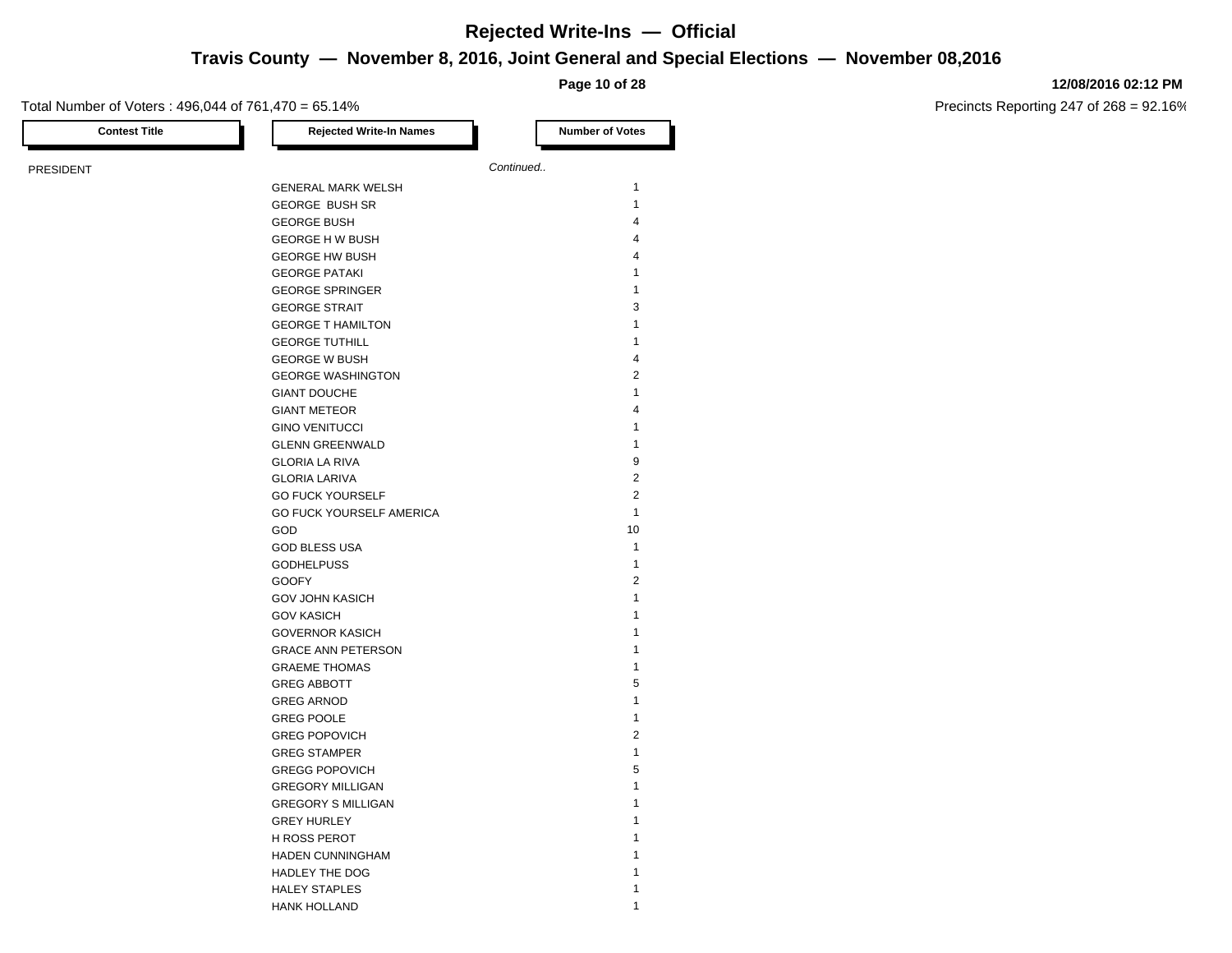**Travis County — November 8, 2016, Joint General and Special Elections — November 08,2016**

**Page 11 of 28**

### **12/08/2016 02:12 PM**

Precincts Reporting 247 of 268 = 92.16%

| <b>Contest Title</b> | <b>Rejected Write-In Names</b> | <b>Number of Votes</b> |
|----------------------|--------------------------------|------------------------|
| <b>PRESIDENT</b>     |                                | Continued              |
|                      | HARAMBE                        | 19                     |
|                      | HARAMBE DEEZ NUTS              | $\mathbf{1}$           |
|                      | HARSHA CHAKRAVARTI             | 1                      |
|                      | <b>HAYDEN CAGLE</b>            | $\mathbf{1}$           |
|                      | <b>HENRY HUDSON</b>            | 1                      |
|                      | <b>HENRY STONE</b>             | 1                      |
|                      | HENRY WINSTON AULT             | 1                      |
|                      | <b>HERMAN MAUCH JR</b>         | 1                      |
|                      | <b>HILARY CLINTON</b>          | 5                      |
|                      | <b>HILARYCLINTON</b>           | 1                      |
|                      | <b>HILARYY</b>                 | 1                      |
|                      | <b>HILDA CLAIRE</b>            | 1                      |
|                      | <b>HILIRY</b>                  | $\mathbf{1}$           |
|                      | <b>HILLARY</b>                 | 1                      |
|                      |                                | 12                     |
|                      | <b>HILLARY CLINTON</b>         | $\mathbf{1}$           |
|                      | <b>HILLARYCLINTON</b>          | $\mathbf{1}$           |
|                      | <b>HOMER SIMPSON</b>           |                        |
|                      | HONEY WOOD JESUS               | 1                      |
|                      | <b>HOPE</b>                    | 1                      |
|                      | HOUSE SPEAKER PAUL RYAN        | 1                      |
|                      | <b>HOWARD RUBIN</b>            | 1                      |
|                      | <b>HRCC</b>                    | 1                      |
|                      | HUGH MUNGOUS BONE              | 1                      |
|                      | <b>HUGH MUNGUS</b>             | 1                      |
|                      | HUGH MUNGUS BONE               | 1                      |
|                      | <b>HUGHMUNGUS</b>              | 1                      |
|                      | T                              | 1                      |
|                      | I WANT BERNIE BACK             | 1                      |
|                      | <b>IAMDAVIDORG</b>             | 1                      |
|                      | <b>IGGY POP</b>                | 1                      |
|                      | IM CON GOW                     | 1                      |
|                      | <b>IND</b>                     | 1                      |
|                      | <b>INDEPENDINT</b>             | 1                      |
|                      | <b>IRVING R FELDMAN</b>        | 1                      |
|                      | J ANTONIO GARCIA               | 1                      |
|                      | J BANNISTER J DANIELS          | 1                      |
|                      | J FRED MUGGS                   | $\mathbf{1}$           |
|                      | <b>JACK MAST</b>               | $\overline{c}$         |
|                      | <b>JACK MCMULLIN</b>           | 1                      |
|                      | JACK RANSOM ARVIN              | 1                      |
|                      | <b>JACK SOCK</b>               | $\overline{2}$         |
|                      | JACKIE D WRIGHT WORMLEY        | $\mathbf{1}$           |

JACKIE KENNEDY 1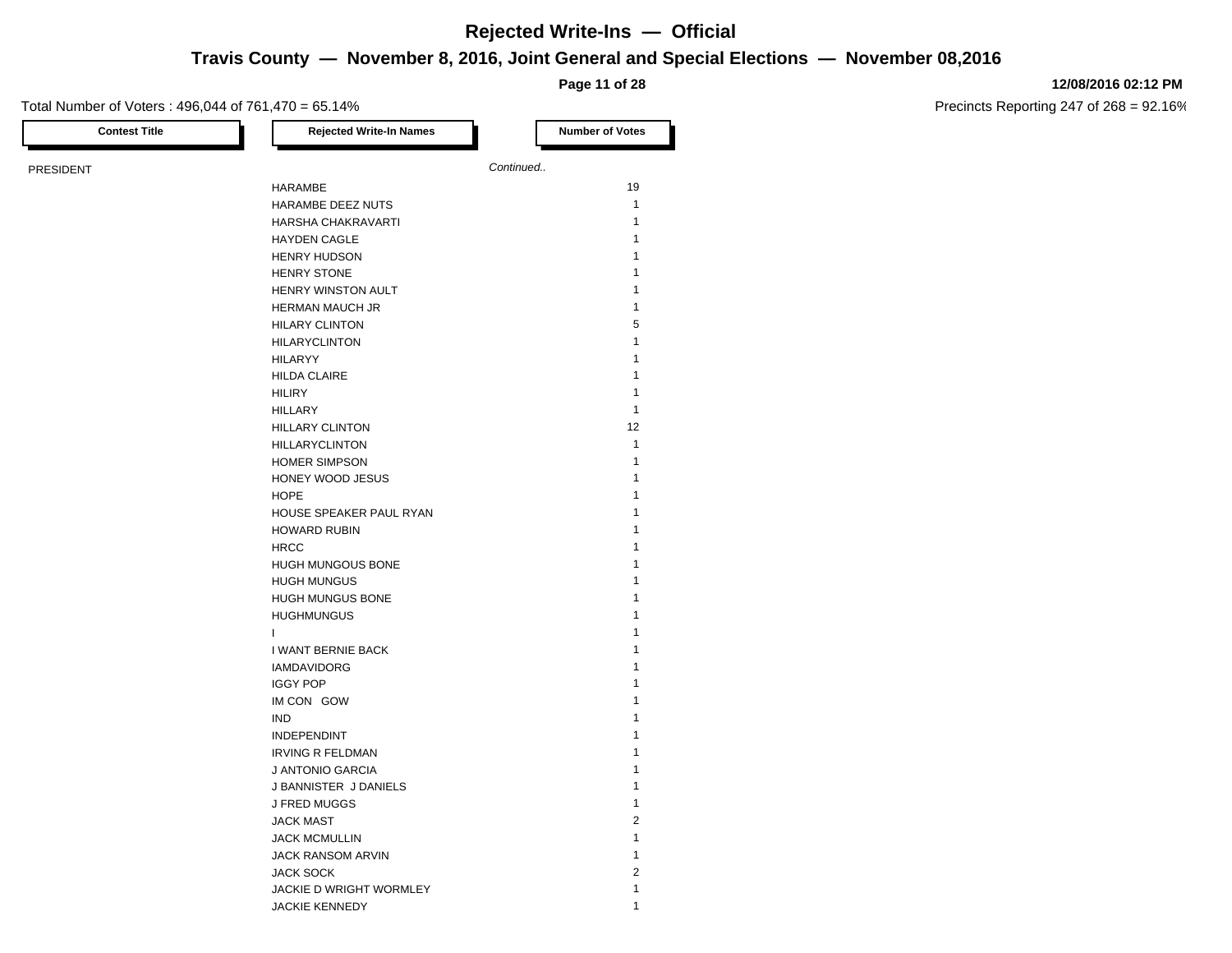**Travis County — November 8, 2016, Joint General and Special Elections — November 08,2016**

**Page 12 of 28**

### **12/08/2016 02:12 PM**

Precincts Reporting 247 of 268 = 92.16%

| <b>Contest Title</b> | <b>Rejected Write-In Names</b> | <b>Number of Votes</b> |
|----------------------|--------------------------------|------------------------|
|                      |                                | Continued              |
| <b>PRESIDENT</b>     |                                |                        |
|                      | <b>JACKIE SHERRILL</b>         |                        |
|                      | <b>JACOB M RIVERA</b>          |                        |
|                      | <b>JACOB RIVERA</b>            |                        |
|                      | <b>JAKE HILL</b>               |                        |
|                      | <b>JAMES BARLOW</b>            |                        |
|                      | <b>JAMES LENHARDT</b>          |                        |
|                      | <b>JAMES MATTIS</b>            |                        |
|                      | JAMES OSBORN                   |                        |
|                      | <b>JAMES T BROWN</b>           |                        |
|                      | JAMES T MATTIS USMC            |                        |
|                      | JAMIE L RICHARDSON             |                        |
|                      | <b>JAMIN DARCY</b>             |                        |
|                      | <b>JASON CARTER</b>            |                        |
|                      | <b>JASON JACKSON</b>           |                        |
|                      | <b>JAY KEMPER</b>              |                        |
|                      | <b>JAY PROPES</b>              |                        |
|                      | JEAN LUC PICARD                |                        |
|                      | JEB BUSH                       |                        |
|                      | JEB AKA JOHN ELLIS BUSH        |                        |
|                      | <b>JEB BUSH</b>                | 69                     |
|                      | <b>JEBBUSH</b>                 |                        |
|                      | <b>JEBBUSHH</b>                |                        |
|                      | <b>JED BARTLETT</b>            |                        |
|                      | <b>JED BUSH</b>                |                        |
|                      | <b>JED SANCHEZ</b>             |                        |
|                      | JEFF GOLDBLUM                  |                        |
|                      | <b>JEFF MASON</b>              |                        |
|                      | JEFF NELSON                    |                        |
|                      | JEFFERSON COLBY ADAMS          |                        |
|                      | JEFFREY FORTENBERRY            |                        |
|                      | JENNIEALLEN                    |                        |
|                      | <b>JENNIFER CHILDRESS</b>      |                        |
|                      | <b>JENNIFER DEER</b>           |                        |
|                      | <b>JENNIFER GIBSON</b>         |                        |
|                      | JENNIFER SALTSMAN              |                        |
|                      | JERRY BLACKMAN                 |                        |
|                      | <b>JERRY K ROBERTS</b>         |                        |
|                      | <b>JERRY LEE LEWIS</b>         |                        |
|                      | <b>JERRY LOUIS DIGGS</b>       |                        |
|                      | <b>JERRY WHITE</b>             |                        |
|                      | <b>JESS MARTIN</b>             |                        |
|                      | <b>JESSE VENTURA</b>           |                        |

JESSICA MOORE 1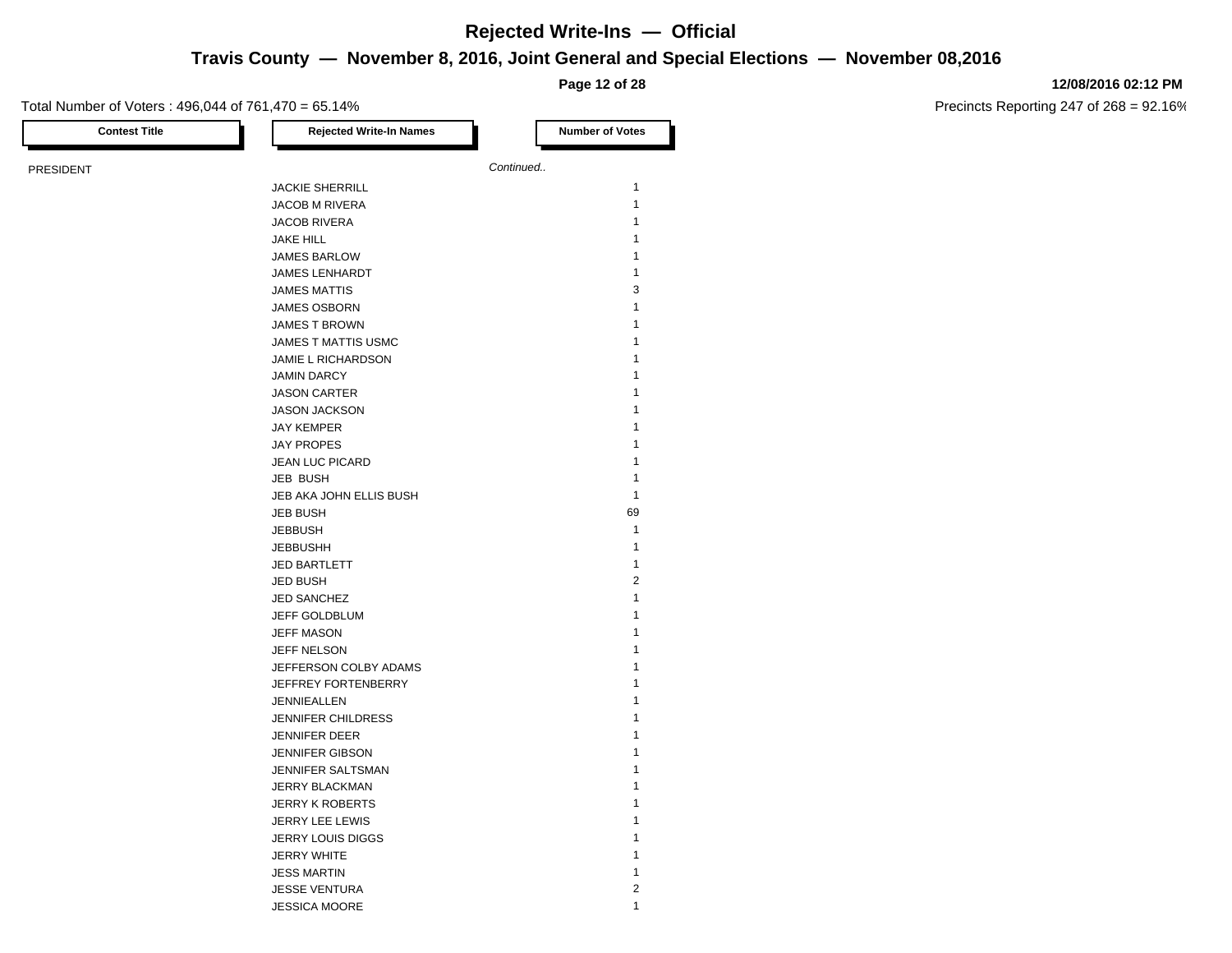## **Travis County — November 8, 2016, Joint General and Special Elections — November 08,2016**

**Page 13 of 28**

### **12/08/2016 02:12 PM**

Precincts Reporting 247 of 268 = 92.16%

| <b>Contest Title</b> | <b>Rejected Write-In Names</b> | <b>Number of Votes</b>  |
|----------------------|--------------------------------|-------------------------|
| <b>PRESIDENT</b>     |                                | Continued               |
|                      | <b>JESSIE JACKSON</b>          | $\mathbf{1}$            |
|                      | <b>JESSIE MARIAN JUSTISS</b>   | $\mathbf{1}$            |
|                      | <b>JESSIE VENTURA</b>          | 1                       |
|                      | <b>JESUS</b>                   | 21                      |
|                      | <b>JESUS CHRIST</b>            | 19                      |
|                      | <b>JESUS OF NAZERETH</b>       | $\mathbf{1}$            |
|                      | <b>JIM OQUINN</b>              | 1                       |
|                      | <b>JIM SINGLETON</b>           | $\mathbf{1}$            |
|                      |                                | 5                       |
|                      | <b>JIM WEBB</b>                | 1                       |
|                      | <b>JIMMY BUFFET</b>            |                         |
|                      | <b>JIMMY FALLON</b>            | 1                       |
|                      | JJ WATT                        | 1                       |
|                      | <b>JOANN REYES</b>             | 1                       |
|                      | <b>JOAQUIN CASTRO</b>          | 1                       |
|                      | <b>JOCKO WILLINK</b>           | 1                       |
|                      | JOE BIDEN                      | 1                       |
|                      | <b>JOE BIDEN</b>               | 17                      |
|                      | JOE EXOTIC                     | $\overline{\mathbf{4}}$ |
|                      | <b>JOE FOURNIER</b>            | 1                       |
|                      | JOE MADDEN                     | $\mathbf{1}$            |
|                      | JOE MADDON                     | $\overline{2}$          |
|                      | JOE MALDONADO                  | 1                       |
|                      | JOE ROADY                      | 1                       |
|                      | <b>JOE SANDERS</b>             | 1                       |
|                      | <b>JOE SHRIVER</b>             | 1                       |
|                      | <b>JOEL OSTEEN</b>             | 1                       |
|                      | JOESEPH BIDEN                  | 1                       |
|                      | <b>JOHN KAISIK</b>             | 1                       |
|                      | JOHN MCCAIN                    | 1                       |
|                      | JOHN ANTHONY CARBONE JR        | 1                       |
|                      | JOHN BRANDON LEE MARRS         | 1                       |
|                      | JOHN CARL BREIDENBACH          | 1                       |
|                      | <b>JOHN CASICH</b>             | 1                       |
|                      | <b>JOHN CENA</b>               | $\overline{2}$          |
|                      | JOHN CORNYN                    | 1                       |
|                      | <b>JOHN DAY</b>                | 1                       |
|                      | JOHN DETAMORE                  | 1                       |
|                      | JOHN ELWAY PEYTON MANNING      | 1                       |
|                      | <b>JOHN KACICH</b>             | 1                       |
|                      | <b>JOHN KACISCH</b>            | 1                       |
|                      | <b>JOHN KAISCH</b>             | 10                      |
|                      |                                |                         |

JOHN KAISICH 3 JOHN KARISH 1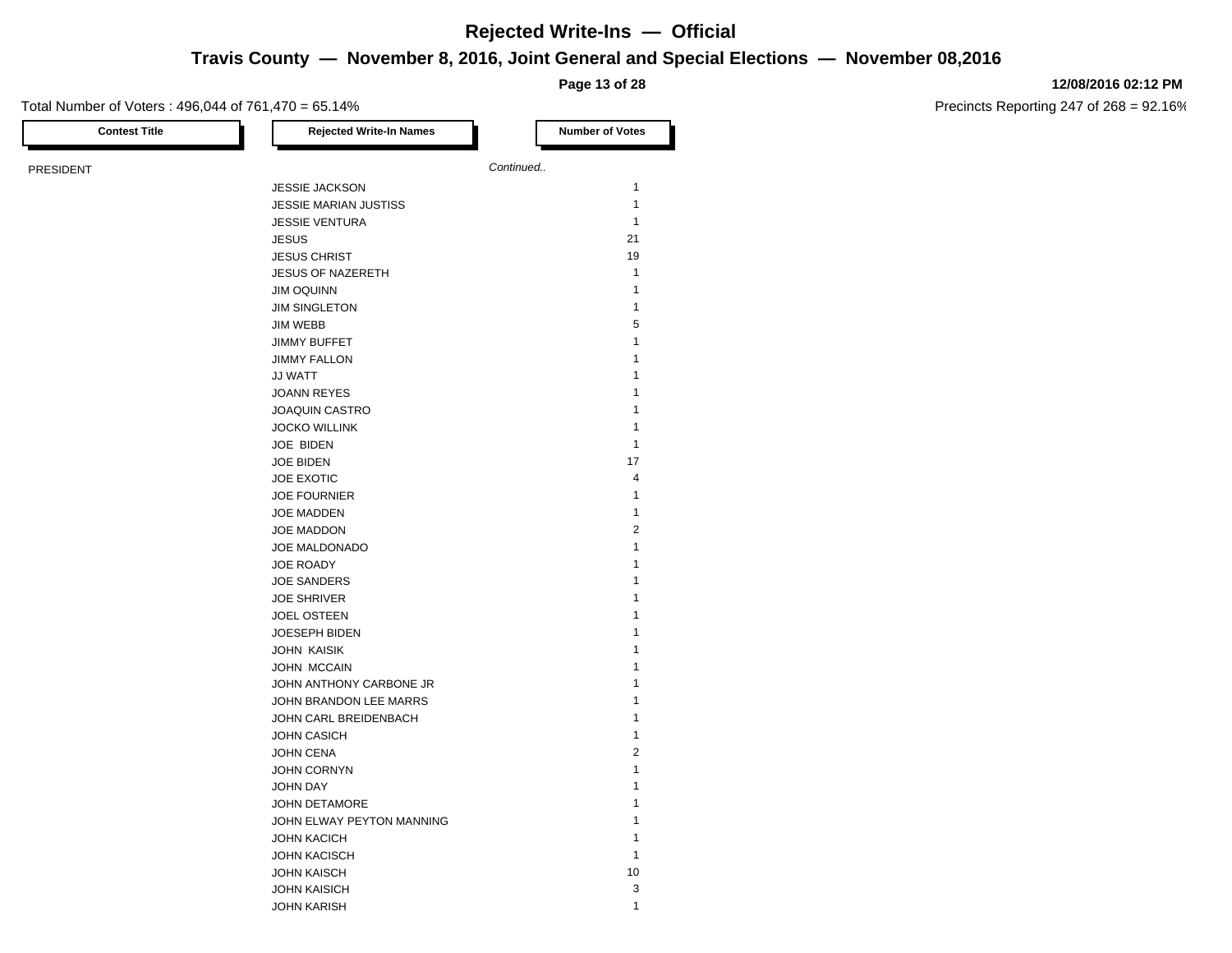## **Travis County — November 8, 2016, Joint General and Special Elections — November 08,2016**

**Page 14 of 28**

### **12/08/2016 02:12 PM**

Precincts Reporting 247 of 268 = 92.16%

| <b>Contest Title</b> | <b>Rejected Write-In Names</b> | <b>Number of Votes</b> |
|----------------------|--------------------------------|------------------------|
| <b>PRESIDENT</b>     |                                | Continued              |
|                      | <b>JOHN KASIC</b>              | $\overline{2}$         |
|                      | <b>JOHN KASICH</b>             | 254                    |
|                      | JOHN KASICH MIKE PENCE         | 1                      |
|                      | <b>JOHN KASICHH</b>            | $\mathbf{1}$           |
|                      | <b>JOHN KASICK</b>             | 10                     |
|                      | <b>JOHN KASIK</b>              | $\mathbf{1}$           |
|                      | <b>JOHN KASISCH</b>            | 1                      |
|                      | <b>JOHN KASITCH</b>            | 1                      |
|                      | <b>JOHN KASSICH</b>            | 1                      |
|                      | <b>JOHN KERRY</b>              | $\sqrt{2}$             |
|                      | <b>JOHN KUSICH</b>             | 1                      |
|                      | <b>JOHN MACKEY</b>             | 1                      |
|                      | JOHN MC CAIN                   | $\,$ 5 $\,$            |
|                      | <b>JOHN MCAFEE</b>             | $\overline{2}$         |
|                      | <b>JOHN MCAIN</b>              | $\overline{2}$         |
|                      | <b>JOHN MCCAIN</b>             | 41                     |
|                      | JOHN NEFF                      | 1                      |
|                      | <b>JOHN OLIVER</b>             | 1                      |
|                      | JOHN PAUL CLARK                | 1                      |
|                      | JOHN RICHARD KASICH            | 1                      |
|                      | <b>JOHN ROBERTS</b>            | 1                      |
|                      | JOHN ROBERTS CHIEF JUSTIC      | 1                      |
|                      | <b>JOHN SMITH</b>              | 1                      |
|                      | <b>JOHN STEINHOFF</b>          | 1                      |
|                      | <b>JOHN STEWART</b>            | $\overline{2}$         |
|                      | <b>JOHN TAGLE</b>              | 1                      |
|                      | <b>JOHNKASICH</b>              | $\boldsymbol{2}$       |
|                      | <b>JOHNKASICKK</b>             | $\mathbf{1}$           |
|                      | <b>JOHNSON</b>                 | 1                      |
|                      | <b>JOHNVANCE</b>               | 1                      |
|                      | <b>JON KASICH</b>              | 1                      |
|                      | <b>JON HUNTSMAN</b>            | 1                      |
|                      | <b>JON KASICH</b>              | $\mathbf{1}$           |
|                      | <b>JON PIOT</b>                | $\sqrt{2}$             |
|                      | <b>JON STEWART</b>             | $\sqrt{2}$             |
|                      | JONAS ELIAS LORD JR            | 1                      |
|                      | JONATHAN CARTER                | 1                      |
|                      | JONATHAN PAUL FIORE            | 1                      |
|                      | <b>JONI ERNST</b>              | 1                      |
|                      | <b>JONNY SINS</b>              | 1                      |
|                      | <b>JORAN RITTER</b>            | 1                      |
|                      | <b>JORDAN FRANCISCO</b>        | 1                      |

JOSE QUINTANILLA JR 1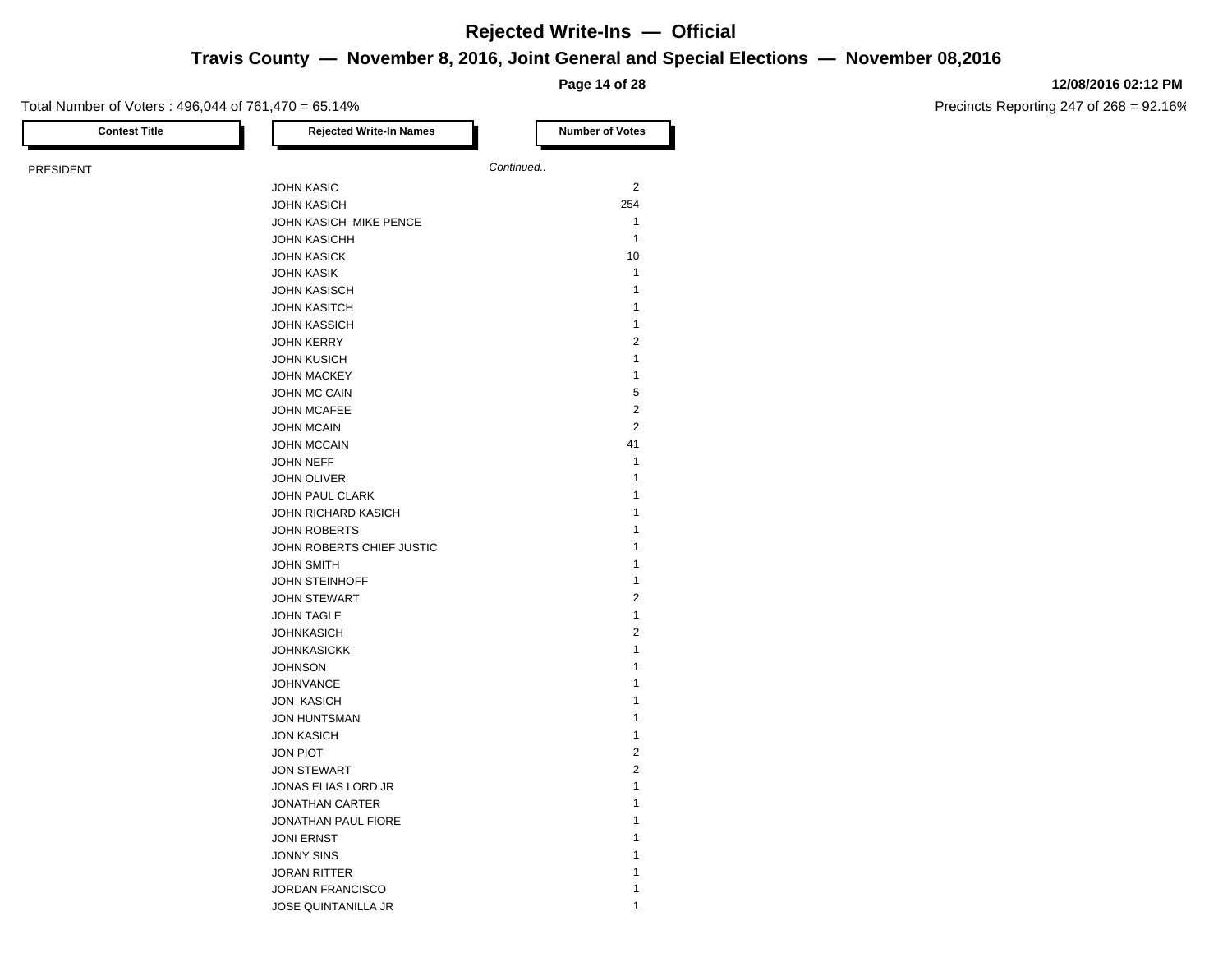## **Travis County — November 8, 2016, Joint General and Special Elections — November 08,2016**

**Page 15 of 28**

### **12/08/2016 02:12 PM**

| <b>Contest Title</b> | <b>Rejected Write-In Names</b> | <b>Number of Votes</b> |
|----------------------|--------------------------------|------------------------|
| <b>PRESIDENT</b>     |                                | Continued              |
|                      | JOSEPH ALLEN MALDONODO         | 1                      |
|                      | JOSEPH ALLEN VEGA              | $\mathbf{1}$           |
|                      | JOSEPH ANGELO ORLANDO          | 1                      |
|                      | JOSEPH AUGUSTO DIAS            | $\mathbf{1}$           |
|                      | <b>JOSEPH BIDEN</b>            | 3                      |
|                      | JOSEPH CLYDE CECIL             | 1                      |
|                      | JOSEPH R SANDERS               | 1                      |
|                      | JOSEPH ROBINETTE BIDEN JR      | 1                      |
|                      | <b>JOSHUA C GUZMAN</b>         | 1                      |
|                      | JOSHUA D WILL OFAUSTIN TX      | 1                      |
|                      | JUAN GONZALEZ                  | 1                      |
|                      | JUDGE JUDY                     | 1                      |
|                      | <b>JUDY LAU</b>                | 1                      |
|                      | <b>JUICE MC BEAT</b>           | 1                      |
|                      | <b>JUICE MCBEAT</b>            | 1                      |
|                      | <b>JULIANI</b>                 | 1                      |
|                      | <b>JULIE KOCUREK</b>           | 1                      |
|                      | <b>JUSTIN LAKIN</b>            | 1                      |
|                      | <b>JUSTIN SMITH</b>            | 1                      |
|                      | <b>JUSUS</b>                   | 1                      |
|                      | <b>K KURKJIAN</b>              | 1                      |
|                      | <b>KACICH</b>                  | 1                      |
|                      | KAINE                          | 1                      |
|                      | <b>KAISCH</b>                  | $\overline{2}$         |
|                      | <b>KAISIC</b>                  | 1                      |
|                      | <b>KANYE WEST</b>              | $\overline{4}$         |
|                      | <b>KAREN HUGHES</b>            | 1                      |
|                      | <b>KARL WEINMEISTER</b>        | $\mathbf{1}$           |
|                      | <b>KASICH</b>                  | 19                     |
|                      | <b>KASICK</b>                  | $\mathbf{1}$           |
|                      | KATIE LENTZ                    | 1                      |
|                      | <b>KATLIKOFF</b>               | $\mathbf{1}$           |
|                      | <b>KEITH CARRABINE</b>         | 1                      |
|                      | <b>KEITH RICHARDS</b>          | 1                      |
|                      | <b>KEN BONE</b>                | $\overline{2}$         |
|                      | <b>KEN CROSS</b>               | 1                      |
|                      | <b>KENT BARRON</b>             | 1                      |
|                      | <b>KENT LEE ROBERTS</b>        | 1                      |
|                      | <b>KENT THIRY</b>              | 1                      |
|                      | <b>KEVIN KUDLAC</b>            | 1                      |
|                      | <b>KEVIN WHELAN</b>            |                        |
|                      | <b>KEVIN WU</b>                | 1                      |
|                      | KILL THEM BOTH                 | 1                      |
|                      |                                |                        |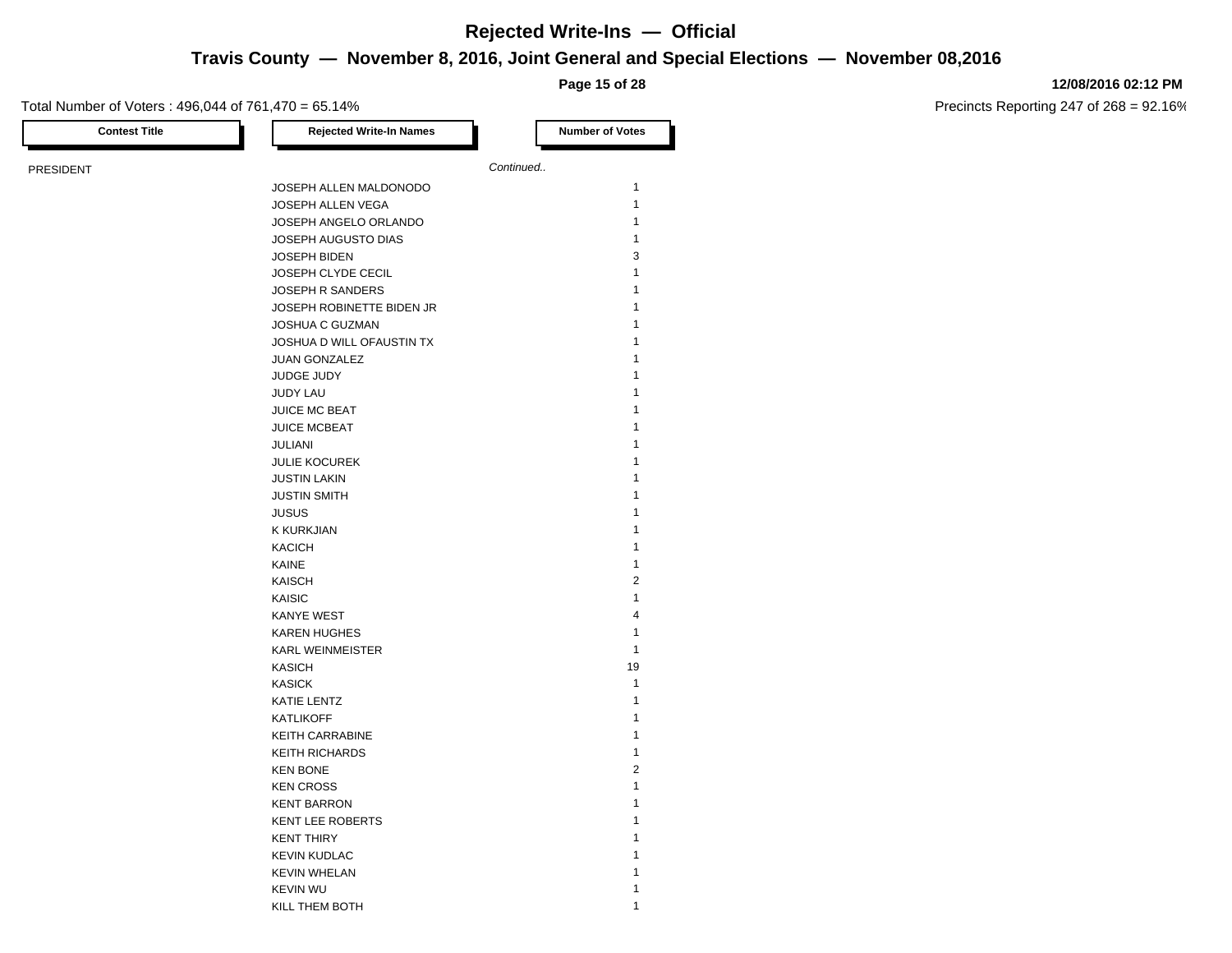## **Write-Ins — Official**

## **General and Special Elections — November 08,2016**

#### **12/08/2016 02:12 PM**

Precincts Reporting 247 of 268 = 92.16%

|                                                     |                                                                 | Rejected Write-Ins — Official |  |
|-----------------------------------------------------|-----------------------------------------------------------------|-------------------------------|--|
|                                                     | Travis County - November 8, 2016, Joint General and Special Ele |                               |  |
|                                                     |                                                                 | Page 16 of 28                 |  |
| Total Number of Voters: 496,044 of 761,470 = 65.14% |                                                                 |                               |  |
| <b>Contest Title</b>                                | <b>Rejected Write-In Names</b>                                  | <b>Number of Votes</b>        |  |
| <b>PRESIDENT</b>                                    |                                                                 | Continued                     |  |
|                                                     | <b>KILLER MIKE</b>                                              | 1                             |  |
|                                                     | <b>KIMBALL BONAMICI</b>                                         | 2                             |  |
|                                                     | <b>KINKY FRIEDMAN</b>                                           | 3                             |  |
|                                                     | <b>KIRK P WATSON</b>                                            |                               |  |
|                                                     | <b>KIRK WATSON</b>                                              | 1                             |  |
|                                                     | <b>KODOS</b>                                                    |                               |  |
|                                                     | <b>KONNI BURTON</b>                                             |                               |  |
|                                                     | <b>KRISTOPHER HICKS</b>                                         |                               |  |
|                                                     | <b>KROPOTKIN</b>                                                |                               |  |
|                                                     | <b>KYLIE AND AVA MILLER</b>                                     |                               |  |
|                                                     | <b>LAMAR SMITH</b>                                              |                               |  |
|                                                     | <b>LARA PUMPHRET</b>                                            |                               |  |
|                                                     | <b>LARRY CULPEPPER</b>                                          |                               |  |
|                                                     | <b>LARRY GONZALES</b>                                           |                               |  |
|                                                     | <b>LARRY HOGAN</b>                                              |                               |  |
|                                                     | <b>LAUREN THOMAS</b>                                            |                               |  |
|                                                     | <b>LAURENCE KOL</b>                                             |                               |  |
|                                                     | <b>LEBRON JAMES</b>                                             |                               |  |
|                                                     | LEE BEALL                                                       |                               |  |
|                                                     | <b>LEO LOEFFLER</b>                                             |                               |  |
|                                                     | LIL BUB                                                         | 1                             |  |

LILLIAN MICHEL 1 LINDSAY GRAHAM 1 LINDSAY SANDER 1 LINDSEY GRAHAM 2 LINSEY GRAHM 1 LISA ROGERS 1 LIZARD PEOPLE 1 LL COOL J

LORD JESUS CHRIST 1 LOUIS AUSTIN WAXMAN 1 LUIS REYES 1 LUKE CAGE 2012 12:00 12:00 12:00 12:00 12:00 12:00 12:00 12:00 12:00 12:00 12:00 12:00 12:00 12:00 12:00 12:00 12:00 12:00 12:00 12:00 12:00 12:00 12:00 12:00 12:00 12:00 12:00 12:00 12:00 12:00 12:00 12:00 12:00 12:00 12: LUKE ELLIS 1 LUKE GARNER 1 LYDIA SOLDANO 2 MACHO KALLEY 1 MACK BROWN 2 MACMULLJN 1 MADDOX LYON 1 MADISON WATSON 1 MAGGIE GOBRAN 1

LNN 1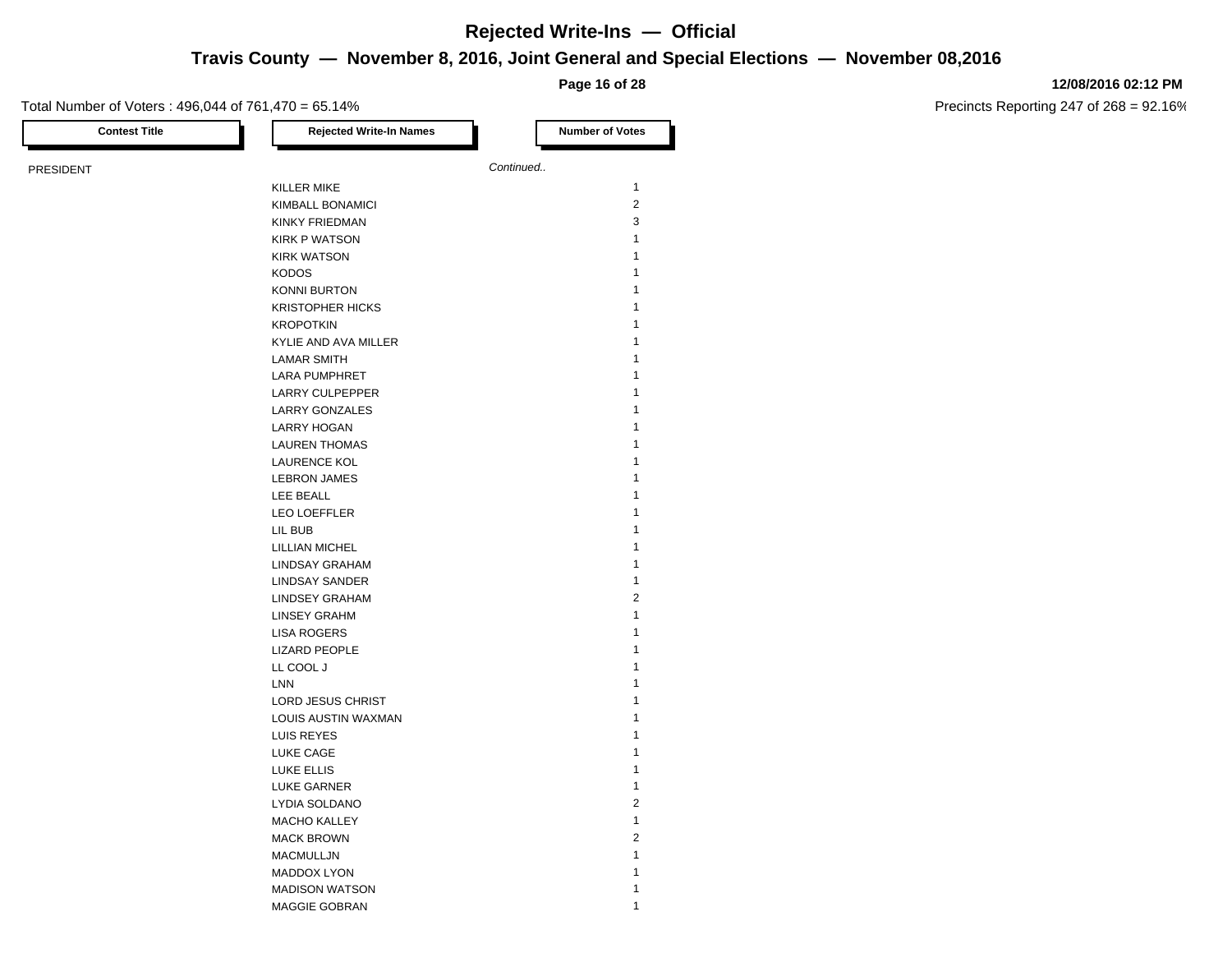**Travis County — November 8, 2016, Joint General and Special Elections — November 08,2016**

**Page 17 of 28**

#### **12/08/2016 02:12 PM**

| <b>Contest Title</b> | <b>Rejected Write-In Names</b> | <b>Number of Votes</b> |
|----------------------|--------------------------------|------------------------|
| <b>PRESIDENT</b>     |                                | Continued              |
|                      | MAGGIE IZUTSU                  | 1                      |
|                      | <b>MAKANI LEE COUK</b>         | $\mathbf{1}$           |
|                      | <b>MANDY PATINKIN</b>          | 1                      |
|                      | MANUELITO GALLEGOS             | 1                      |
|                      | <b>MARC RUBIO</b>              | 1                      |
|                      | <b>MARCELA PALOMO</b>          | 1                      |
|                      | MARCELLA FLANNIGAN             | $\mathbf{1}$           |
|                      | <b>MARCIA TUTTLE</b>           | $\mathbf{1}$           |
|                      | MARCO RUBIO                    | 3                      |
|                      | <b>MARCO RUBIO</b>             | 145                    |
|                      | MARCO RUBIO COLIN POWELL       | $\mathbf{1}$           |
|                      | <b>MARCOORUBIO</b>             | $\mathbf{1}$           |
|                      | <b>MARCORUBIO</b>              | $\overline{2}$         |
|                      | <b>MARCORUBIOO</b>             | 1                      |
|                      | <b>MARCOS RUBIO</b>            | 1                      |
|                      | <b>MARCUS AURELIUS</b>         | 1                      |
|                      | <b>MARIA OCHOA</b>             | 1                      |
|                      | MARIANNE NOEL LAWSON           | 1                      |
|                      | MARINA MENDOZA                 | 1                      |
|                      | <b>MARION GIBSON</b>           | 1                      |
|                      | MARK A WEITZ                   | 1                      |
|                      | <b>MARK ARUBBLO</b>            | 1                      |
|                      | <b>MARK CUBAN</b>              | 9                      |
|                      | <b>MARK HALLAM</b>             | 1                      |
|                      | <b>MARK HARMON</b>             | 1                      |
|                      | <b>MARK HAYES</b>              | 1                      |
|                      | <b>MARK HUDSON</b>             | 1                      |
|                      | <b>MARK L MANN</b>             | 1                      |
|                      | <b>MARK LEBER</b>              | 1                      |
|                      | <b>MARK MCEWAN</b>             | 1                      |
|                      | <b>MARK RUBIO</b>              | 1                      |
|                      | <b>MARK RUFFALO</b>            | 1                      |
|                      | <b>MARK WALKER</b>             | 1                      |
|                      | <b>MARK WESTERFIELD</b>        | 1                      |
|                      | <b>MARKO RUBIO</b>             | 1                      |
|                      | <b>MARLENE BRANHAM</b>         | 1                      |
|                      | <b>MARTIN MATUIREN</b>         | 1                      |
|                      | <b>MARTIN OMALLEY</b>          | 1                      |
|                      | <b>MARTIN VON ROSENBERG</b>    | 1                      |
|                      | MARY ELIZABETH DRYER           | 1                      |
|                      | <b>MARY POPPINS</b>            | $\overline{2}$         |
|                      | <b>MARY ZAGGER</b>             | 1                      |
|                      | MARYANNA SALAZAR               | 1                      |
|                      |                                |                        |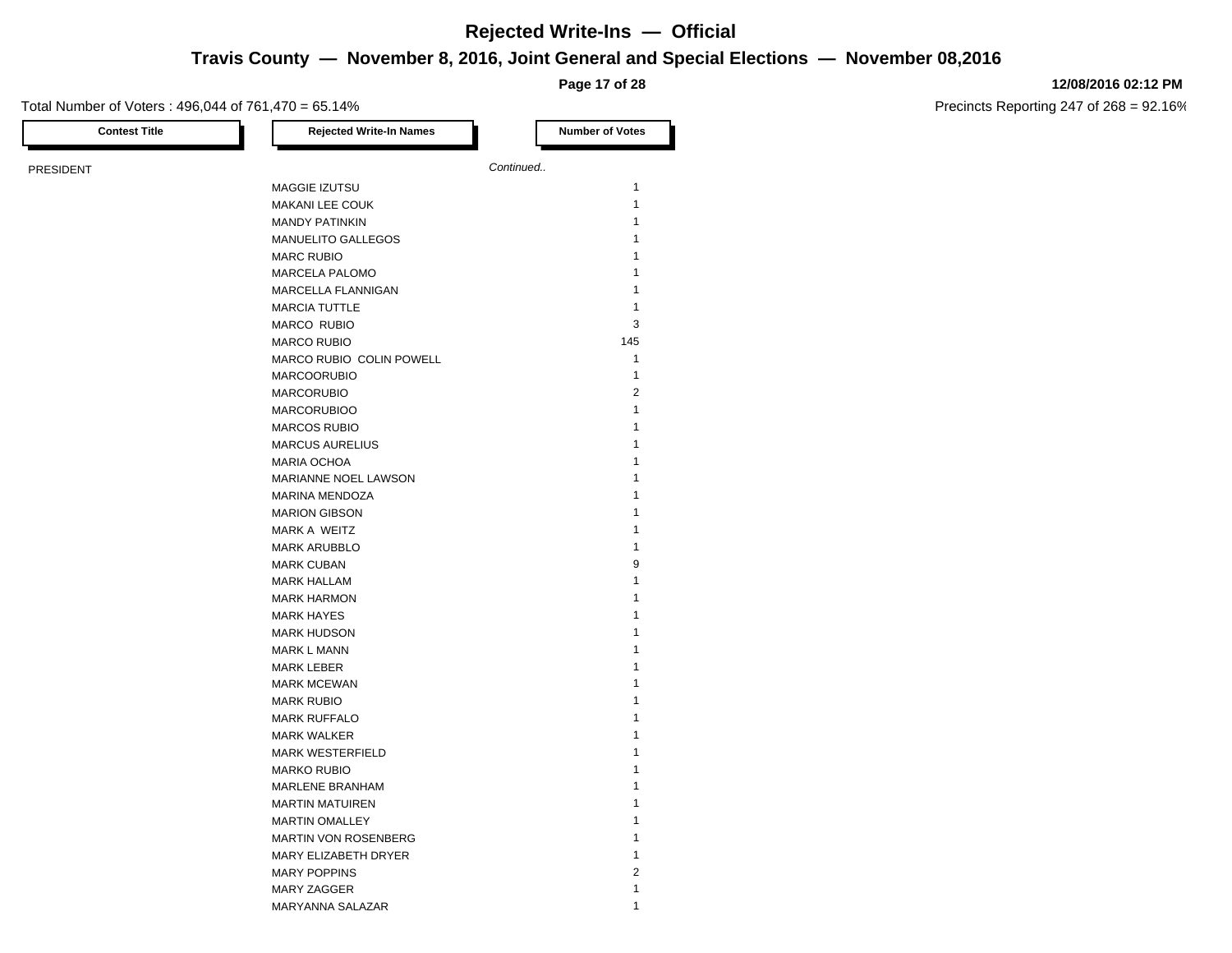## **Travis County — November 8, 2016, Joint General and Special Elections — November 08,2016**

**Page 18 of 28**

### **12/08/2016 02:12 PM**

Precincts Reporting 247 of 268 = 92.16%

| <b>Contest Title</b> | <b>Rejected Write-In Names</b>   | <b>Number of Votes</b> |
|----------------------|----------------------------------|------------------------|
| <b>PRESIDENT</b>     |                                  | Continued              |
|                      | MASHA                            | $\mathbf{1}$           |
|                      | <b>MAT CARTER</b>                | 1                      |
|                      | <b>MATT CARTER</b>               | $\mathbf{1}$           |
|                      | <b>MATT CHAVEZ</b>               | 1                      |
|                      | <b>MATT MAWELLER</b>             | 1                      |
|                      | <b>MATTHEW GILLOW</b>            | 1                      |
|                      | <b>MATTHEW MERRICK GALLAGHER</b> | 1                      |
|                      | MATTHEW NEWHOUSE                 | 1                      |
|                      |                                  | 1                      |
|                      | <b>MATTHEW S PAGEL</b>           |                        |
|                      | <b>MCCAIN</b>                    | 3                      |
|                      | <b>MCCALLUM</b>                  | 1                      |
|                      | <b>MCCAUL</b>                    | 1                      |
|                      | <b>MCCOLLOUGH</b>                | 1                      |
|                      | <b>MCCULLOUGH</b>                | 1                      |
|                      | <b>MCLLIN</b>                    | 1                      |
|                      | <b>MCMULLE</b>                   | 1                      |
|                      | <b>MCMULLEN FINN</b>             | 1                      |
|                      | <b>MCMULLIN FINN</b>             | 1                      |
|                      | <b>MCMULLIN FROM UTAH</b>        | 1                      |
|                      | <b>MCRAVEN</b>                   | 1                      |
|                      | МE                               | 3                      |
|                      | <b>MEL GIERHART</b>              | 1                      |
|                      | <b>MELINDA BARBER</b>            | 1                      |
|                      | MELISA MOOREHEAD                 | 1                      |
|                      | <b>METALLICA</b>                 | 1                      |
|                      | MIA WESBROOKS                    | 1                      |
|                      | MICHAEL ARTERBURY                | $\mathbf{1}$           |
|                      | MICHAEL BLOOMBERG                | 13                     |
|                      | MICHAEL BLOOMBURG                | $\mathbf{1}$           |
|                      | MICHAEL DANSBY                   | $\boldsymbol{2}$       |
|                      | <b>MICHAEL H MORATH</b>          | 1                      |
|                      | MICHAEL HUCKABEE                 | 1                      |
|                      | MICHAEL J LEWIS                  | 1                      |
|                      | MICHAEL LEIFESTE                 | 1                      |
|                      | MICHAEL MCCALL                   | 1                      |
|                      | <b>MICHAEL NEWAR</b>             | 1                      |
|                      | MICHAEL R SALAZAR                | 1                      |
|                      | MICHAEL RODRIGUEZ                | 1                      |
|                      | MICHAEL S WILK                   | 1                      |
|                      | MICHEAL BLOOMBERG                | 1                      |
|                      | MICHELE OBAMA                    | $\sqrt{2}$             |
|                      | MICHELLE DOOLEY                  | $\mathbf{1}$           |
|                      |                                  |                        |

MICHELLE OBAMA 13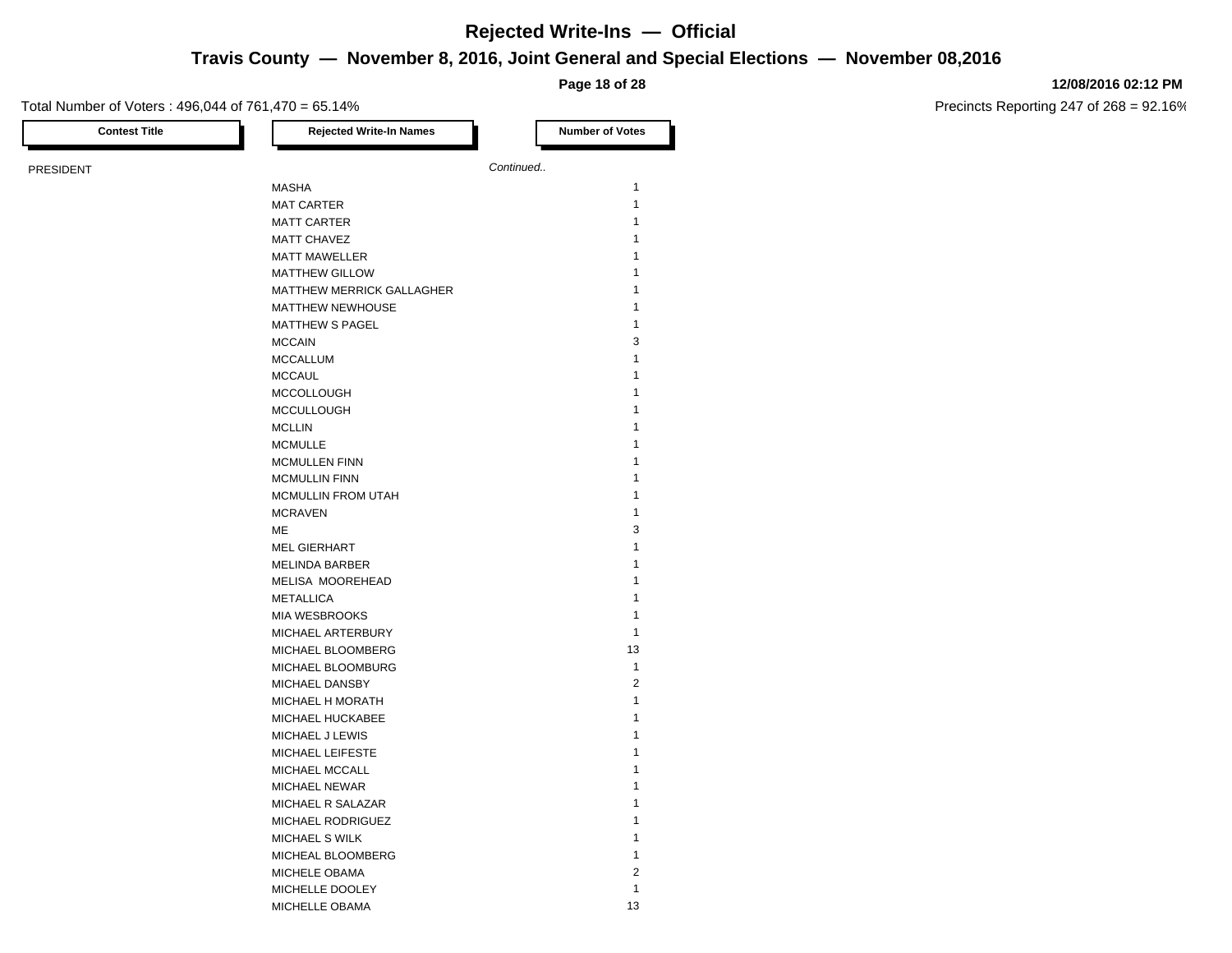### **Travis County — November 8, 2016, Joint General and Special Elections — November 08,2016**

**Page 19 of 28**

### **12/08/2016 02:12 PM**

Precincts Reporting 247 of 268 = 92.16%

| <b>Contest Title</b> | <b>Rejected Write-In Names</b> | <b>Number of Votes</b> |
|----------------------|--------------------------------|------------------------|
| <b>PRESIDENT</b>     |                                | Continued              |
|                      | MICKEY EFFING MOUSE            | $\mathbf{1}$           |
|                      | <b>MICKEY MOUSE</b>            | 13                     |
|                      | <b>MICKY MOUSE</b>             | $\overline{2}$         |
|                      | MIGUEL ROMANO                  | $\mathbf{1}$           |
|                      | MIKE SPENCE                    | 1                      |
|                      | MIKE BLOOMBERG                 | 1                      |
|                      | <b>MIKE CHESNUT</b>            | 1                      |
|                      | MIKE DODSON                    | $\overline{2}$         |
|                      | MIKE HUCKABEE                  | $\overline{4}$         |
|                      | MIKE LEE                       | 1                      |
|                      | <b>MIKE MARTUREO</b>           | $\mathbf{1}$           |
|                      | <b>MIKE MCMULLEN</b>           | 1                      |
|                      | MIKE MOSELY                    | $\mathbf{1}$           |
|                      | <b>MIKE PENCE</b>              | 142                    |
|                      | <b>MIKE RAMSAY</b>             | $\mathbf{1}$           |
|                      | MIKE REINER                    | $\mathbf{1}$           |
|                      | <b>MIKE ROWE</b>               | 5                      |
|                      | MIKE SCHAAP                    | 1                      |
|                      | <b>MIKE SPENCE</b>             | 1                      |
|                      |                                | 1                      |
|                      | <b>MIKE WILKINSON</b>          | 1                      |
|                      | <b>MIKHAIL BAKUNIN</b>         |                        |
|                      | MILES AMOS SHUPE               | 1                      |
|                      | MILO MYDOG                     | 1                      |
|                      | <b>MILTON L GIERHART</b>       | 1                      |
|                      | <b>MINNIE MOUSE</b>            | $\overline{2}$         |
|                      | <b>MIRANDA SINGS</b>           | $\mathbf{1}$           |
|                      | MISS ARDEN ELIZABETH           | 1                      |
|                      | <b>MIT ROMNEY</b>              | 11                     |
|                      | <b>MITT ROMNEY</b>             | 108                    |
|                      | MITT ROMNEY RAND PAUL          | $\mathbf{1}$           |
|                      | <b>MITTROMNEY</b>              | 1                      |
|                      | <b>MOCHI</b>                   | 1                      |
|                      | <b>MOONPIE</b>                 | 1                      |
|                      | <b>MORGAN FREEMAN</b>          | 3                      |
|                      | <b>MORRIS WILCOX</b>           | $\mathbf{1}$           |
|                      | MR DO OVER                     | 1                      |
|                      | MR <sub>T</sub>                | 1                      |
|                      | <b>MULLER</b>                  | 1                      |
|                      | <b>MULLUN</b>                  | 1                      |
|                      | <b>MUNOZ</b>                   | 1                      |
|                      | NATHAN HANTGIN                 | 1                      |
|                      | <b>NATHAN KOSTA</b>            | 1                      |

NEAL CLARKE 2002 12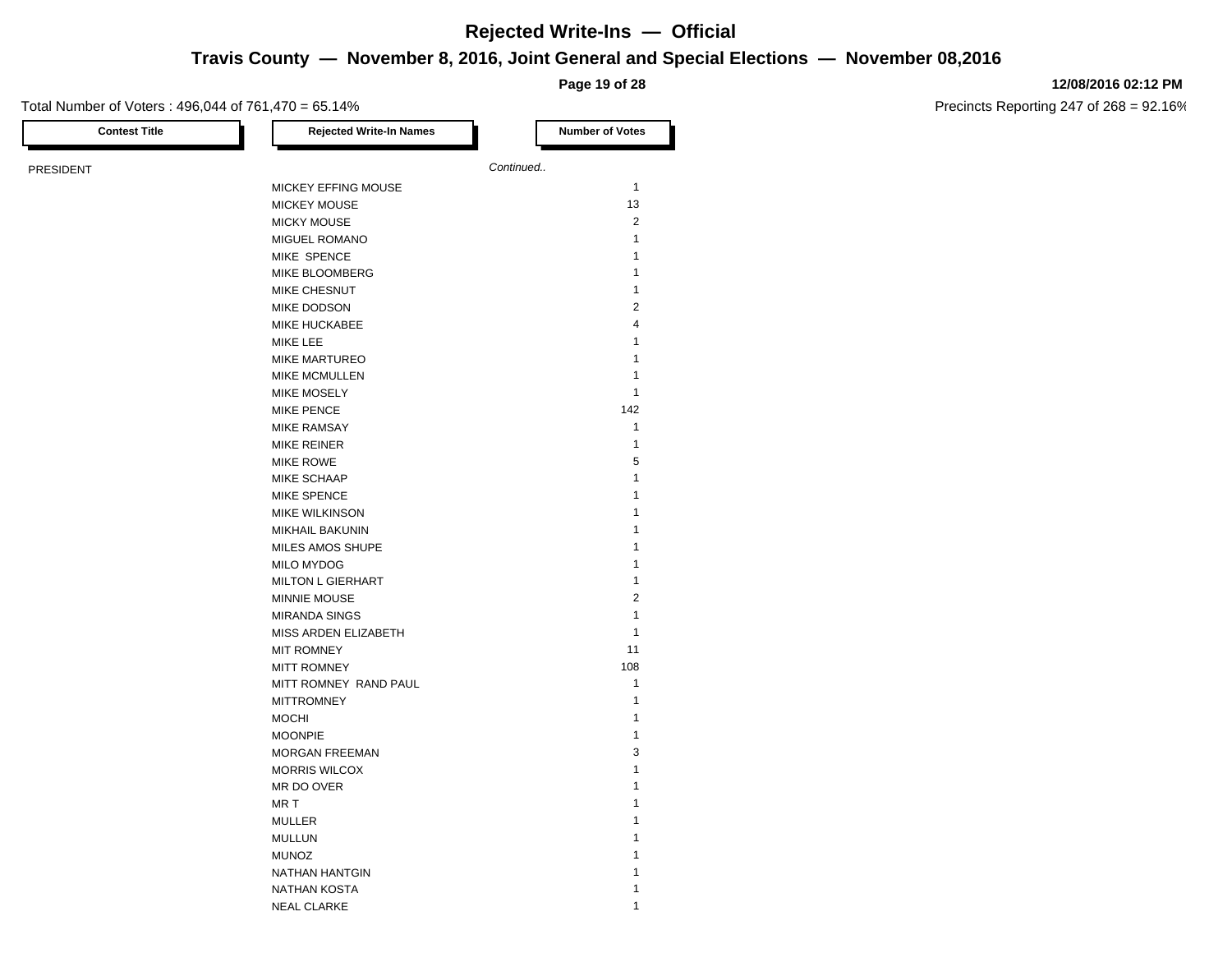## **Travis County — November 8, 2016, Joint General and Special Elections — November 08,2016**

**Page 20 of 28**

### **12/08/2016 02:12 PM**

| <b>Contest Title</b> | <b>Rejected Write-In Names</b> | <b>Number of Votes</b> |
|----------------------|--------------------------------|------------------------|
| <b>PRESIDENT</b>     |                                | Continued              |
|                      | <b>NEAL KEZAR</b>              | 1                      |
|                      | <b>NEITHER</b>                 | 3                      |
|                      | <b>NEWT GINGRICH</b>           | 5                      |
|                      | NICHOLAS MEYER ZUIKER          | $\mathbf{1}$           |
|                      | <b>NICK SABAN</b>              | $\overline{2}$         |
|                      | NIEL DE GRASSE TYSON           | $\mathbf{1}$           |
|                      | NIGNOG JENKINS                 | 1                      |
|                      | NIKKI HALEY                    | 1                      |
|                      | <b>NO</b>                      | 1                      |
|                      |                                |                        |
|                      | NO COFIDENCE                   | 1                      |
|                      | NO CONFEDINCE                  | 1                      |
|                      | NO CONFIDENCE                  | 10                     |
|                      | NO GOOD CHOICE                 | $\overline{2}$         |
|                      | NO ONE                         | 3                      |
|                      | NO THANKS SIXTEEN              | 1                      |
|                      | <b>NOAH BYERS</b>              | 1                      |
|                      | NOAH MARBURGER                 | 1                      |
|                      | <b>NOBODY</b>                  | 1                      |
|                      | <b>NOLAN RYAN</b>              | 1                      |
|                      | NON OF THE ABOVE               | $\mathbf{1}$           |
|                      | <b>NONE</b>                    | 21                     |
|                      | NONE OF ABOVE                  | 3                      |
|                      | NONE OF THE ABOVE              | 35                     |
|                      | NONE OF THEM                   | $\overline{2}$         |
|                      | NONE THEY ALL SUCK             | $\mathbf{1}$           |
|                      | NONEOFTHEABOVE                 | $\overline{2}$         |
|                      | <b>NOON</b>                    | $\mathbf{1}$           |
|                      | <b>NOONE</b>                   | 1                      |
|                      | <b>NOPE</b>                    | $\overline{2}$         |
|                      | NOQUALIFIED CANDIDATE          | $\mathbf{1}$           |
|                      | <b>NOTA</b>                    | $\overline{2}$         |
|                      | NUNUV DEABUV                   | 1                      |
|                      | <b>OBAMA</b>                   | 4                      |
|                      | <b>ODIN</b>                    | 1                      |
|                      | <b>OLIVER SWEENEY</b>          | 1                      |
|                      | OPRA WINFREY                   | 1                      |
|                      | <b>OPRAH WINFREY</b>           | $\overline{2}$         |
|                      | ORRIN WOODWARD                 | 1                      |
|                      | OSWALD COBBLEPOT               | 1                      |
|                      |                                | 1                      |
|                      | <b>OTHER</b>                   | 1                      |
|                      | <b>OWEN BENJAMIN</b>           | 1                      |
|                      | PATTI CARD SMITH               |                        |
|                      | PAUL RYAN                      | $\overline{2}$         |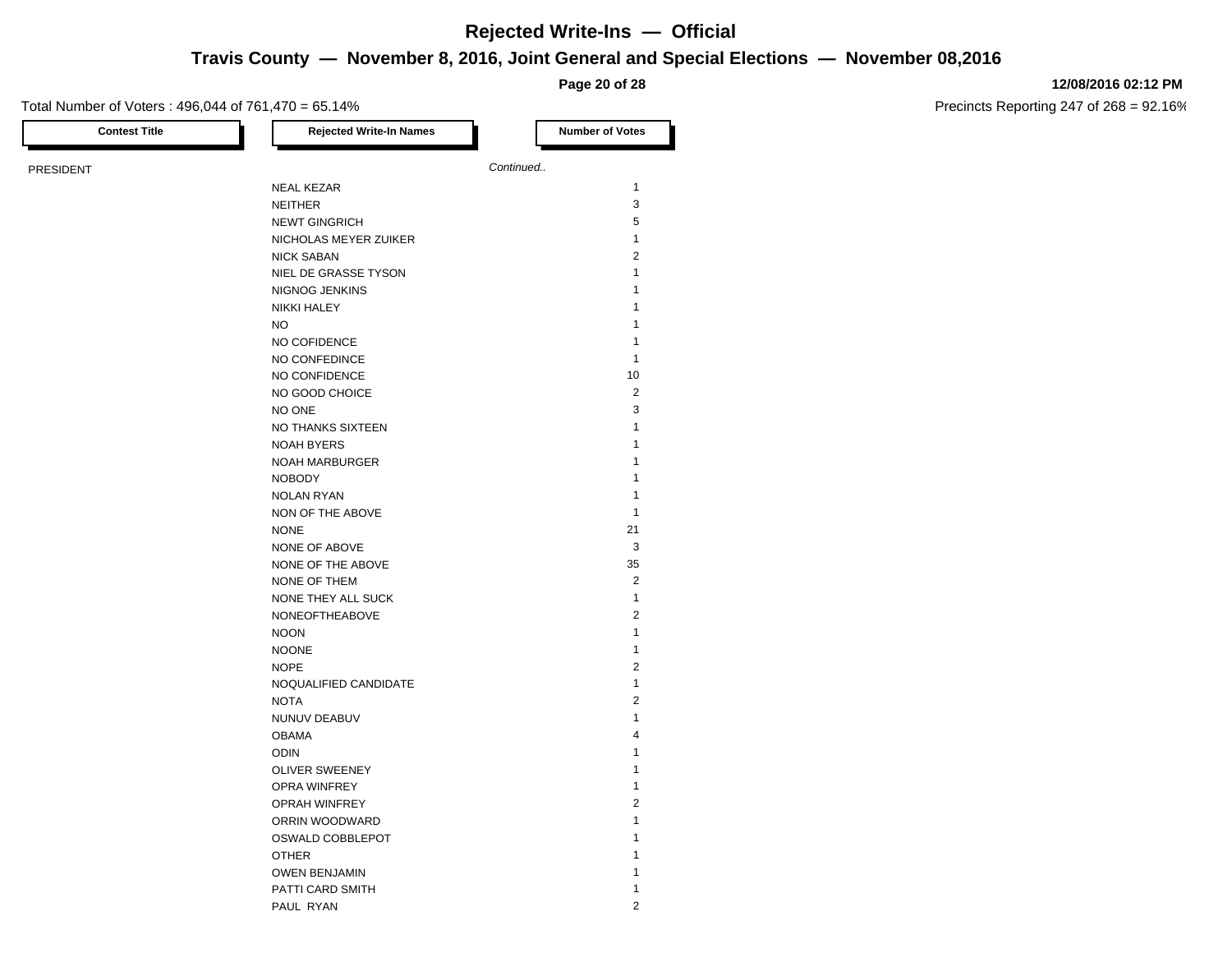## **Travis County — November 8, 2016, Joint General and Special Elections — November 08,2016**

**Page 21 of 28**

### **12/08/2016 02:12 PM**

Precincts Reporting 247 of 268 = 92.16%

| <b>Contest Title</b> | <b>Rejected Write-In Names</b> |           | <b>Number of Votes</b> |
|----------------------|--------------------------------|-----------|------------------------|
|                      |                                |           |                        |
|                      |                                | Continued |                        |
|                      | PAUL ALEXANDER COACH A         |           | 1                      |
|                      | PAUL CANAPE                    |           | 1                      |
|                      | PAUL DAVIS RYAN                |           | 1                      |
|                      | PAUL RUDD                      |           | 1                      |
|                      | PAUL RYAN                      |           | 276                    |
|                      | PAUL RYAN AND MARCO RUBIO      |           | $\overline{2}$         |
|                      | PAUL RYAN US REP WISCONSN      |           | $\mathbf{1}$           |
|                      | PAUL RYAN WIS US CONGRESS      |           | 1                      |
|                      | <b>PAULA CRIST</b>             |           | $\mathbf{1}$           |
|                      | PAULL RYAN                     |           | 1                      |
|                      | PAULRYAN                       |           | $\overline{2}$         |
|                      | PEDRO                          |           | 5                      |
|                      | PEDRO MARTINEZ                 |           | $\mathbf{1}$           |
|                      | <b>PENCE</b>                   |           | 16                     |
|                      | PETER ABENDSCHEIN              |           | $\mathbf{1}$           |
|                      | PEYTON MANNING                 |           | $\overline{2}$         |
|                      | PHIL KESSEL                    |           | $\mathbf{1}$           |
|                      | <b>PHILROBERSONS</b>           |           | $\mathbf{1}$           |
|                      | PIZZA                          |           | $\overline{2}$         |
|                      | <b>POGO</b>                    |           | $\mathbf{1}$           |
|                      | POLICE CHIEF DAVID BROWN       |           | 1                      |
|                      | <b>POORBOYS</b>                |           | $\mathbf{1}$           |
|                      | POPE FRANCIS                   |           | $\overline{2}$         |
|                      | <b>POPOVICH</b>                |           | $\mathbf{1}$           |
|                      | PRESTON MESICK                 |           | 1                      |
|                      | <b>PRINCE</b>                  |           | 1                      |
|                      | PRINCESS COLE                  |           | 1                      |
|                      | <b>PRO</b>                     |           | 1                      |
|                      | <b>PROHIBITION</b>             |           | 1                      |
|                      | PROPHET BRIAN CARN             |           | 1                      |
|                      | PROTESTING THIS VOTE           |           | 1                      |
|                      | <b>QUEEN ELIZABETH</b>         |           | $\overline{2}$         |
|                      | <b>QUEEN ELIZABETH II</b>      |           | 1                      |
|                      | <b>QUENTIN BENTZIN</b>         |           | 1                      |
|                      | <b>QUINN DAVIS</b>             |           | 1                      |
|                      | RACHEL S OSBORN                |           | 1                      |
|                      | RAD FREEL                      |           | 1                      |
|                      | RAFAEL TED CRUZ                |           | 1                      |
|                      | <b>RAIF</b>                    |           | 1                      |
|                      | RALPH A GUERRERO               |           | 1                      |
|                      | RALPH KEISER                   |           | $\mathbf{1}$           |

RALPHNADER 1 RAMAJ BALLEY 1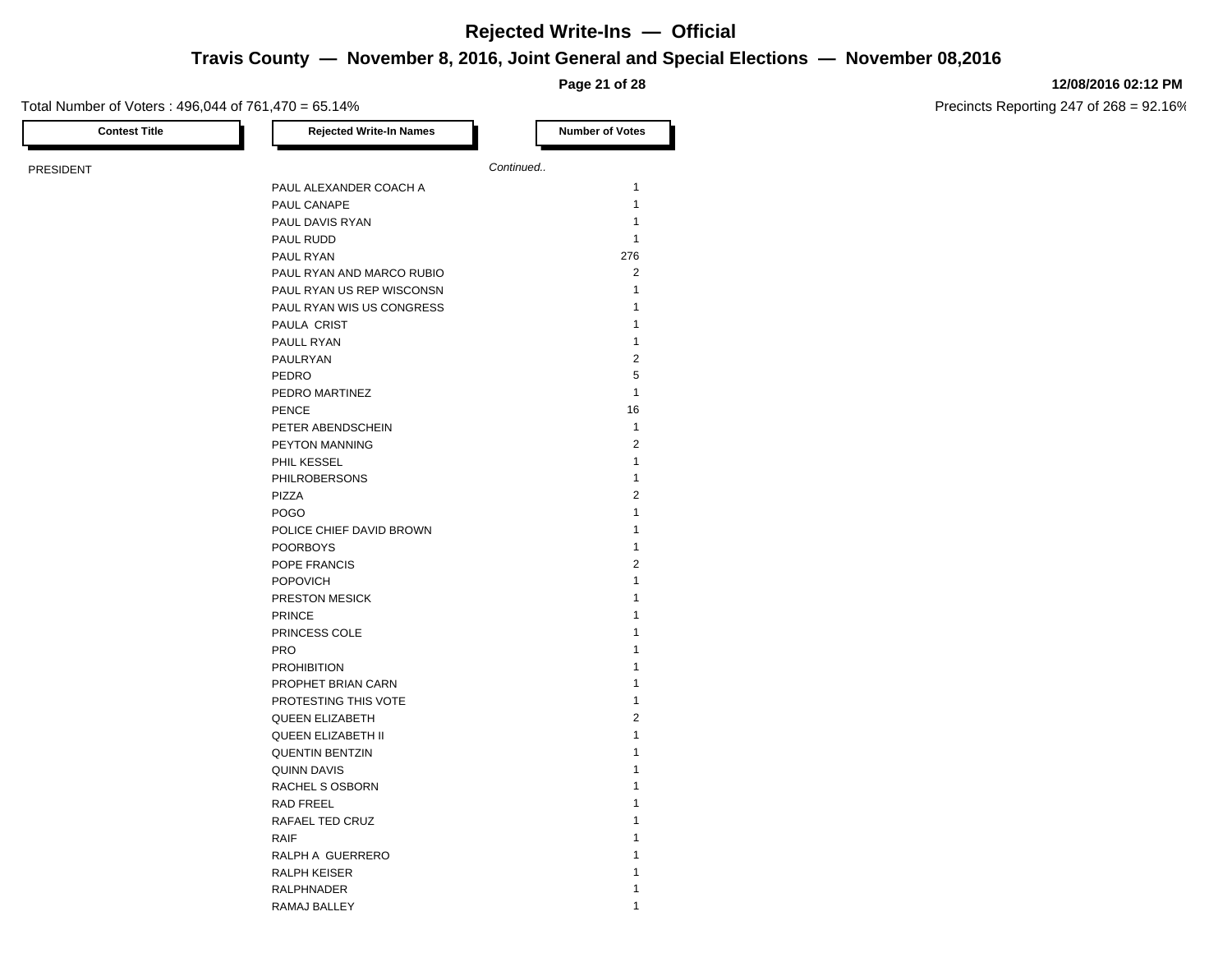**Travis County — November 8, 2016, Joint General and Special Elections — November 08,2016**

**Page 22 of 28**

### Total Number of Voters : 496,044 of 761,470 = 65.14%

**12/08/2016 02:12 PM**

| <b>Contest Title</b> | <b>Rejected Write-In Names</b> | <b>Number of Votes</b> |
|----------------------|--------------------------------|------------------------|
| PRESIDENT            |                                | Continued              |
|                      | <b>RAND PAUL</b>               | 56                     |
|                      | <b>RANDY HEISS</b>             | $\mathbf{1}$           |
|                      | <b>RANNE PAUL</b>              | $\mathbf{1}$           |
|                      | REAGAN REDFERN                 | $\mathbf{1}$           |
|                      | REP DAVID P SIMPSON            | $\mathbf{1}$           |
|                      | <b>REPARATIONS NOW</b>         | $\mathbf{1}$           |
|                      | RESPONSIBLE LEADERSHIP         | $\mathbf{1}$           |
|                      | <b>RIC FLAIR</b>               | $\mathbf{1}$           |
|                      | <b>RICHARD HOMER</b>           | $\mathbf{1}$           |
|                      | RICHARD OSBORN                 | $\mathbf{1}$           |
|                      | <b>RICK PERRY</b>              | $\mathbf{1}$           |
|                      | <b>RICK PERRY</b>              | 11                     |
|                      | ROB ARNOLD                     | $\mathbf{1}$           |
|                      | ROB LAUER                      | $\mathbf{1}$           |
|                      | <b>ROB SMITH</b>               | $\mathbf{1}$           |
|                      | ROB VAN WINKLE                 | $\mathbf{1}$           |
|                      | ROBERT D THORPE JR             | $\mathbf{1}$           |
|                      | ROBERT DONNELLAN               | $\mathbf{1}$           |
|                      | ROBERT FREDRICK YOUNG SR       | $\mathbf{1}$           |
|                      | <b>ROBERT GATES</b>            | $\overline{4}$         |
|                      | ROBERT HARDY                   | $\mathbf{1}$           |
|                      | <b>ROBERT PENCE</b>            | $\mathbf{1}$           |
|                      | ROBERT THOMAS JEWELL           | $\mathbf{1}$           |
|                      | ROBERTGATES FORMER SECDEF      | $\mathbf{1}$           |
|                      | ROBIN DONELSON                 | $\mathbf{1}$           |
|                      | <b>ROCKY STRINGER</b>          | $\mathbf{1}$           |
|                      | ROGER PALATINI                 | $\mathbf{1}$           |
|                      | <b>ROKY ERICKSON</b>           | $\mathbf{1}$           |
|                      | <b>ROMAN REIGNS</b>            | $\mathbf{1}$           |
|                      | <b>ROMANS TWO</b>              | $\mathbf{1}$           |
|                      | ROMINA MOLINA                  | $\mathbf{1}$           |
|                      | <b>ROMNEY</b>                  | $\overline{4}$         |
|                      | <b>RON PAUL</b>                | $\mathbf{1}$           |
|                      | <b>RON PAUL</b>                | 34                     |
|                      | <b>RON SWANSON</b>             | $\mathbf{1}$           |
|                      | <b>RON WYDEN</b>               | $\mathbf{1}$           |
|                      | <b>RONALD PAUL</b>             | $\mathbf{1}$           |
|                      | RONALD PERRILLOUX JR           | $\mathbf{1}$           |
|                      | RONALD REAGAN                  | 5                      |
|                      | RONALD W JAEGER                | $\mathbf{1}$           |
|                      | RONALD WILSON REAGAN           | 1                      |
|                      | <b>ROSS PAROE</b>              | $\mathbf{1}$           |
|                      | ROSS PEDERSEN                  | $\mathbf{1}$           |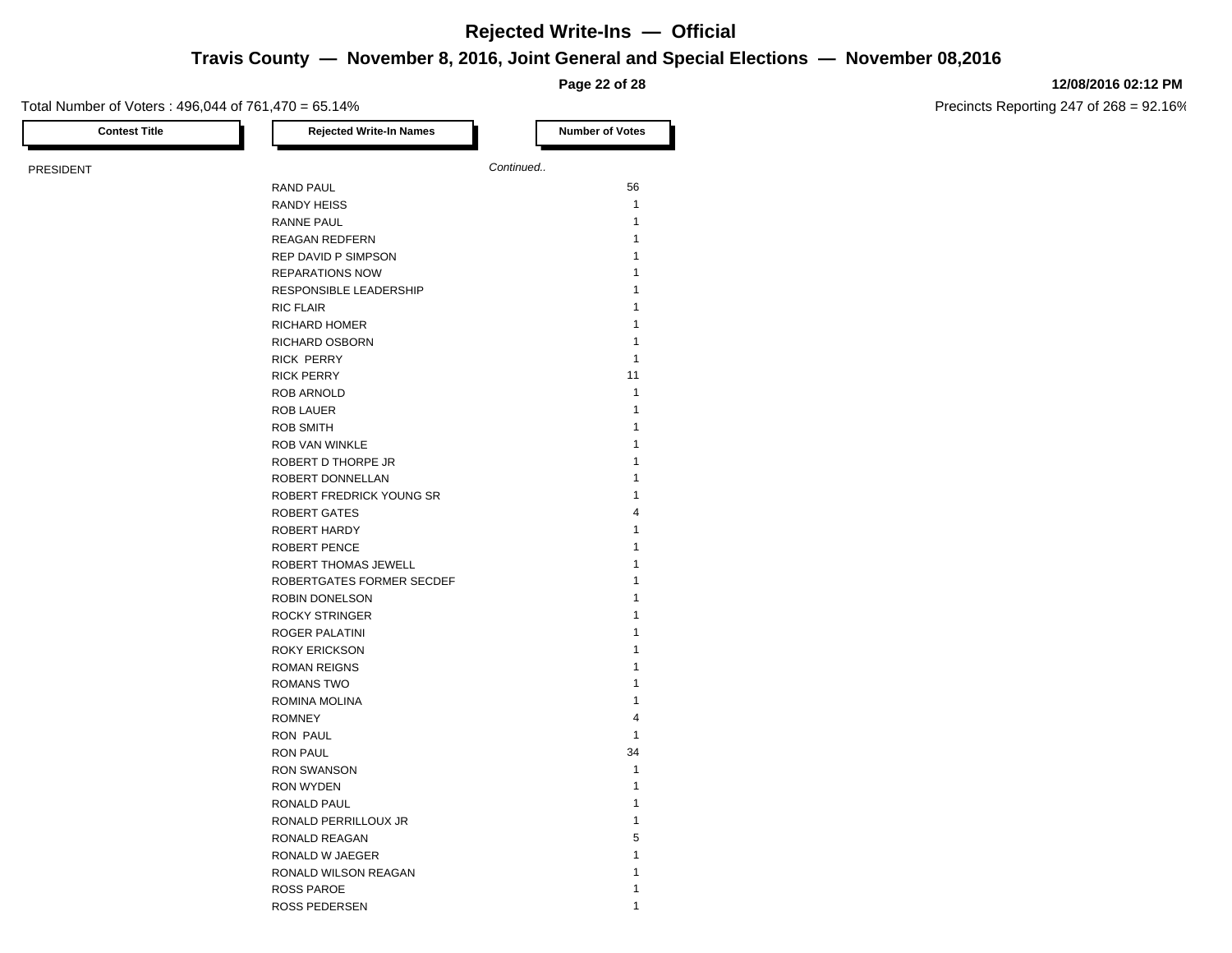**Travis County — November 8, 2016, Joint General and Special Elections — November 08,2016**

**Page 23 of 28**

### Total Number of Voters : 496,044 of 761,470 = 65.14%

**12/08/2016 02:12 PM**

| <b>Contest Title</b> | <b>Rejected Write-In Names</b>           | <b>Number of Votes</b>  |
|----------------------|------------------------------------------|-------------------------|
| PRESIDENT            |                                          | Continued               |
|                      | ROY R THACKER JR                         | $\mathbf{1}$            |
|                      | <b>ROY SPEZIA</b>                        | $\mathbf{1}$            |
|                      | <b>RUBIO</b>                             | 6                       |
|                      | <b>RUDY GIULIANI</b>                     | $\mathbf{1}$            |
|                      | <b>RUDY GULIANI</b>                      | $\mathbf{1}$            |
|                      | <b>RUSSELL MOORE</b>                     | 1                       |
|                      | RYAN MARGER YO                           | 1                       |
|                      | RYAN UTAH                                | $\mathbf{1}$            |
|                      | SADAM HUSSEIN                            | $\mathbf{1}$            |
|                      | SADIE                                    | 1                       |
|                      | <b>SAMM TILLETT</b>                      | $\mathbf{1}$            |
|                      | SAMMY LEE RIEGER                         | $\mathbf{1}$            |
|                      | SANDERS                                  | 15                      |
|                      | <b>SANDERS BERNIE</b>                    | $\overline{2}$          |
|                      | SANDY THE DOG                            | $\mathbf{1}$            |
|                      | <b>SANTA CLAUS</b>                       | $\mathbf{1}$            |
|                      | SATAN                                    | 1                       |
|                      |                                          | 1                       |
|                      | <b>SATI VARMA</b><br><b>SCOTT CHENEY</b> | 1                       |
|                      | SCOTT COOK MD                            | 1                       |
|                      |                                          | $\mathbf{1}$            |
|                      | SCOTT HANSON OF NFL RDZN                 | 1                       |
|                      | <b>SCOTT HARRIS</b>                      | 3                       |
|                      | <b>SCOTT WALKER</b>                      | $\mathbf{1}$            |
|                      | <b>SEAN COLLIER</b>                      |                         |
|                      | <b>SEAN MCELWRATH</b>                    | $\mathbf{1}$            |
|                      | SEN BEN SASSE                            | $\overline{\mathbf{c}}$ |
|                      | <b>SEN BERNIE SANDERS</b>                | $\overline{2}$          |
|                      | SEN TED CRUZ                             | $\mathbf{1}$            |
|                      | SENATOR TED CRUZ                         | $\mathbf{1}$            |
|                      | <b>SERGIO VEGA</b>                       | $\mathbf{1}$            |
|                      | <b>SETH WALLIS</b>                       | 1<br>$\mathbf{1}$       |
|                      | <b>SHANNON CAREY</b>                     |                         |
|                      | <b>SHARON BARTON</b>                     | $\mathbf{1}$            |
|                      | <b>SHARON CHASTEEN</b>                   | 1                       |
|                      | <b>SHARON TUTT</b>                       | $\mathbf{1}$            |
|                      | SHELDON COPPER                           | 1                       |
|                      | SHERRI FOSTER                            | $\mathbf{1}$            |
|                      | <b>SIKANDER</b>                          | 1                       |
|                      | <b>SIMON ISAAC</b>                       | 1                       |
|                      | <b>SKIP</b>                              | $\mathbf{1}$            |
|                      | SNOOP DOGG                               | 3                       |
|                      | SNOOPY WOODSTOCK                         | $\mathbf{1}$            |
|                      | SOFIA LINDSAY                            | $\mathbf{1}$            |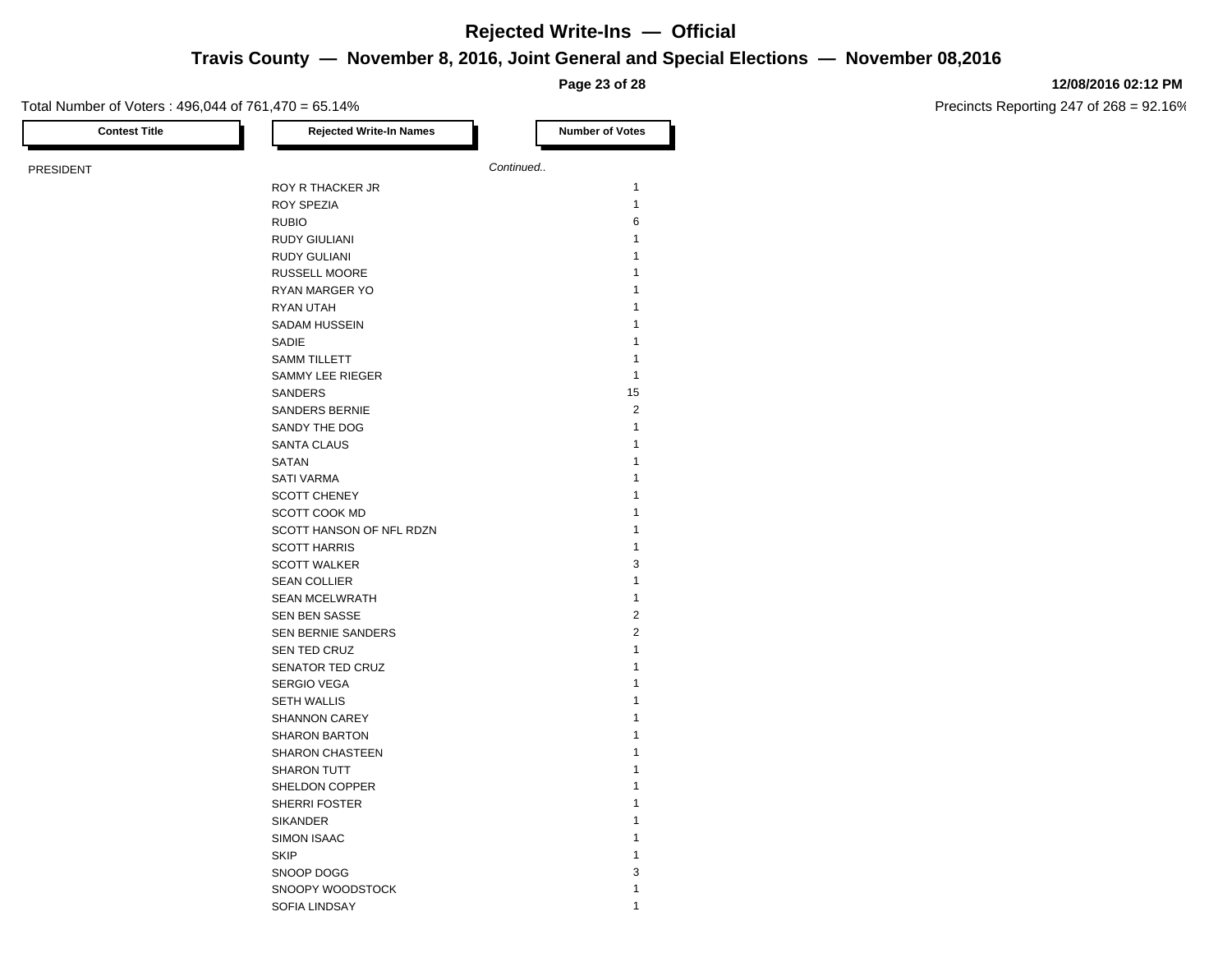## **Travis County — November 8, 2016, Joint General and Special Elections — November 08,2016**

**Page 24 of 28**

### **12/08/2016 02:12 PM**

Precincts Reporting 247 of 268 = 92.16%

| <b>Contest Title</b> | <b>Rejected Write-In Names</b> | <b>Number of Votes</b> |
|----------------------|--------------------------------|------------------------|
| <b>PRESIDENT</b>     |                                | Continued              |
|                      | SOLIDARITY PARTY               | $\mathbf{1}$           |
|                      | SOLOMON BEASLEY                | $\mathbf{1}$           |
|                      | SOMEONE ELSE                   | $\mathbf{1}$           |
|                      | <b>SOUTH PARK</b>              | $\mathbf{1}$           |
|                      | SPEAKER PAUL RYAN              | $\overline{2}$         |
|                      | <b>SPENCER TULLY</b>           | $\mathbf{1}$           |
|                      | SPIDERMAN                      | $\overline{2}$         |
|                      |                                | 1                      |
|                      | <b>SPRING GROSENBACHER</b>     | 1                      |
|                      | <b>STACY GOMEZ</b>             |                        |
|                      | <b>STEBBINS</b>                | 1                      |
|                      | STEPHEN COLBERT                | 1                      |
|                      | <b>STEVE BUGG</b>              | 1                      |
|                      | <b>STEVE BURNS</b>             | 1                      |
|                      | <b>STEVE G</b>                 | 1                      |
|                      | STEVE MOORE                    | 1                      |
|                      | <b>STEVE PINEAPPLE</b>         | 1                      |
|                      | <b>STEVEN W SCHROM</b>         | 1                      |
|                      | <b>STEWIE GRIFFIN</b>          | 1                      |
|                      | STONE COLD STEVE AUSTIN        | 1                      |
|                      | <b>SUMMER ROTTINGER</b>        | 1                      |
|                      | <b>SUSANNA MARTINEZ</b>        | 1                      |
|                      | <b>TAMI VANDERWILT</b>         | 1                      |
|                      | <b>TAMMY METZLER</b>           | 1                      |
|                      | <b>TAXATION IS THEFT</b>       | 1                      |
|                      | <b>TED CRUSE</b>               | 1                      |
|                      | <b>TED CRUZ</b>                | 125                    |
|                      | <b>TED CRUZE</b>               | $\mathbf{1}$           |
|                      | <b>TED FREEMON</b>             | 1                      |
|                      | <b>TEDCRUZ</b>                 | 1                      |
|                      | <b>TEDCRUZZ</b>                | 1                      |
|                      | <b>TEDDY ROSEVELT</b>          | 1                      |
|                      | <b>TERESA HAIDER</b>           | 1                      |
|                      | <b>TERESA MCLAURIN</b>         | 1                      |
|                      | <b>TERRY DICKERSON</b>         | 1                      |
|                      | <b>TERRY MOLER</b>             | 1                      |
|                      | <b>TERRY NAYLOR</b>            | 1                      |
|                      | TERRY TED WILSON               | 1                      |
|                      | <b>TEXIT</b>                   | 1                      |
|                      | THE BLACK KNIGHT               | 1                      |
|                      | THE POPE                       | 1                      |
|                      | THEO EPSTEIN                   | 6                      |
|                      | THEO EPSTIEN                   | $\overline{4}$         |
|                      |                                |                        |

THEO EPSTIENE 1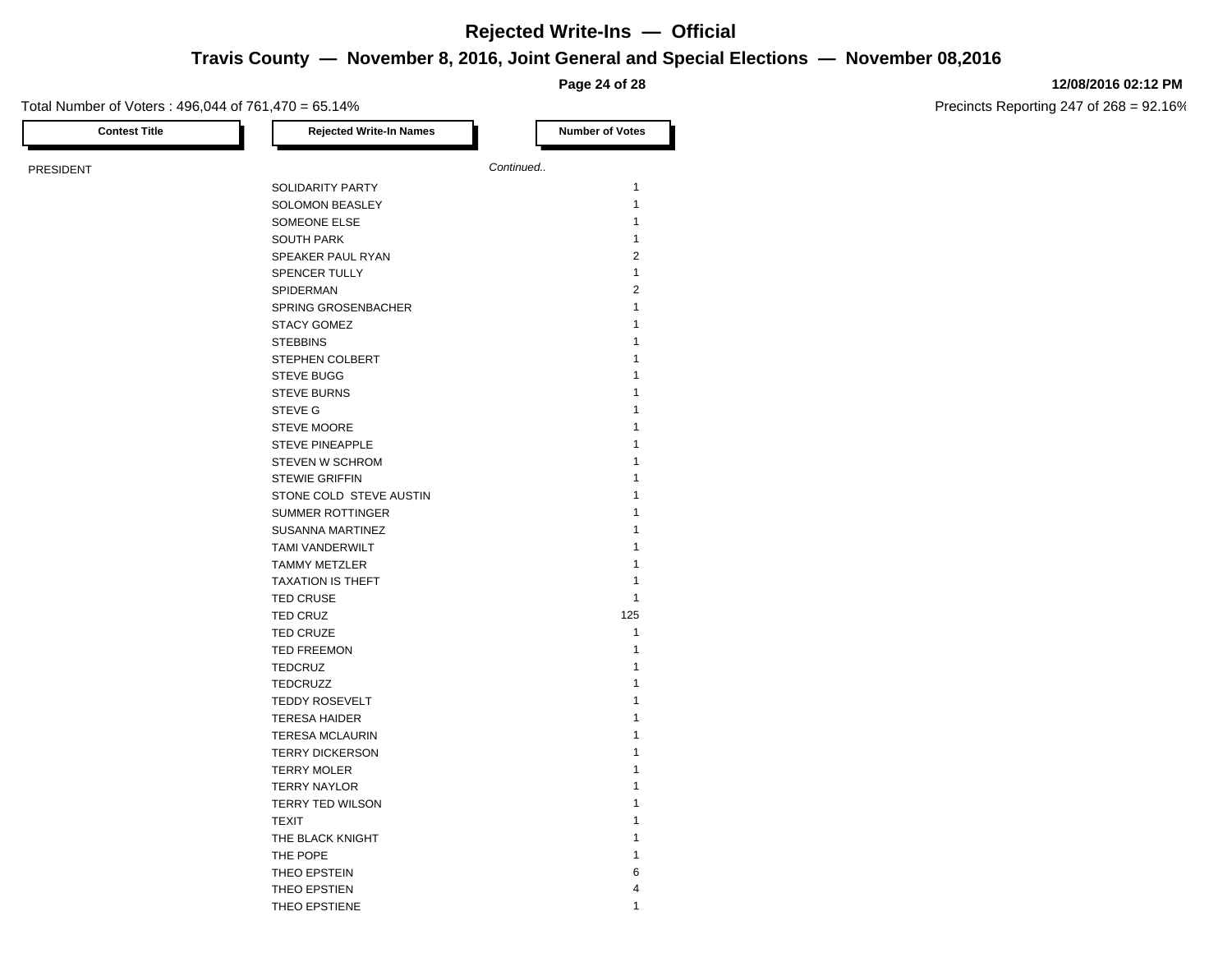**Travis County — November 8, 2016, Joint General and Special Elections — November 08,2016**

**Page 25 of 28**

### **12/08/2016 02:12 PM**

| Continued<br>THEODORE ROOSEVELT<br>THEY ALL SUCK<br>THOMAS BRANDT<br>THOMAS CHITTENDEN<br>THOMAS JEFFERSON<br><b>THOMAS SOWELL</b><br>THOMAS TSIGRELIS<br><b>THOMAS TSUI</b><br>THU NGUYEN<br>TIM DUNCAN<br><b>TIM HARMON</b><br><b>TIM KAINE</b><br>TIM REILLY<br><b>TIMKELLER</b><br>TIMOTHY TODD WOOD<br>TINA DENBINA<br>TINY ZEUZ LISTER<br><b>TOBY DOUGHERTY</b><br><b>TODD BURNS</b><br><b>TODD CAVEN</b><br>TODD D WEEGAR<br><b>TODD KINSEL</b><br>TODD MILES SASAKI<br><b>TOLLIE BERNARD</b><br><b>TOM BRADY</b><br>TOM COTTON<br>TOM CRUZ<br>TOM DICK HARRY<br><b>TOM HANKS</b><br>TOM HIDDLESTON<br><b>TOM KASICH</b><br>TOM L CASTLE<br>TOM RHYNE<br>TOM WAITS<br>TOM WOODS<br><b>TOMMY CHONG</b><br>TOMMY HERBERT MURPHY<br><b>TONY EVANS</b><br><b>TORRIE BROWN</b><br><b>TRAVIS BALDWIN</b><br><b>TREY GOWDY</b><br><b>TROY SCHLICKER</b> | <b>Contest Title</b> | <b>Rejected Write-In Names</b> | <b>Number of Votes</b> |
|---------------------------------------------------------------------------------------------------------------------------------------------------------------------------------------------------------------------------------------------------------------------------------------------------------------------------------------------------------------------------------------------------------------------------------------------------------------------------------------------------------------------------------------------------------------------------------------------------------------------------------------------------------------------------------------------------------------------------------------------------------------------------------------------------------------------------------------------------------|----------------------|--------------------------------|------------------------|
|                                                                                                                                                                                                                                                                                                                                                                                                                                                                                                                                                                                                                                                                                                                                                                                                                                                         | <b>PRESIDENT</b>     |                                |                        |
|                                                                                                                                                                                                                                                                                                                                                                                                                                                                                                                                                                                                                                                                                                                                                                                                                                                         |                      |                                | 1                      |
|                                                                                                                                                                                                                                                                                                                                                                                                                                                                                                                                                                                                                                                                                                                                                                                                                                                         |                      |                                | $\mathbf{1}$           |
|                                                                                                                                                                                                                                                                                                                                                                                                                                                                                                                                                                                                                                                                                                                                                                                                                                                         |                      |                                | 1                      |
|                                                                                                                                                                                                                                                                                                                                                                                                                                                                                                                                                                                                                                                                                                                                                                                                                                                         |                      |                                | $\mathbf{1}$           |
|                                                                                                                                                                                                                                                                                                                                                                                                                                                                                                                                                                                                                                                                                                                                                                                                                                                         |                      |                                | $\mathbf{1}$           |
|                                                                                                                                                                                                                                                                                                                                                                                                                                                                                                                                                                                                                                                                                                                                                                                                                                                         |                      |                                | $\overline{2}$         |
|                                                                                                                                                                                                                                                                                                                                                                                                                                                                                                                                                                                                                                                                                                                                                                                                                                                         |                      |                                | $\mathbf{1}$           |
|                                                                                                                                                                                                                                                                                                                                                                                                                                                                                                                                                                                                                                                                                                                                                                                                                                                         |                      |                                | 1                      |
|                                                                                                                                                                                                                                                                                                                                                                                                                                                                                                                                                                                                                                                                                                                                                                                                                                                         |                      |                                | 1                      |
|                                                                                                                                                                                                                                                                                                                                                                                                                                                                                                                                                                                                                                                                                                                                                                                                                                                         |                      |                                | 1                      |
|                                                                                                                                                                                                                                                                                                                                                                                                                                                                                                                                                                                                                                                                                                                                                                                                                                                         |                      |                                | 1                      |
|                                                                                                                                                                                                                                                                                                                                                                                                                                                                                                                                                                                                                                                                                                                                                                                                                                                         |                      |                                | 3                      |
|                                                                                                                                                                                                                                                                                                                                                                                                                                                                                                                                                                                                                                                                                                                                                                                                                                                         |                      |                                | 1                      |
|                                                                                                                                                                                                                                                                                                                                                                                                                                                                                                                                                                                                                                                                                                                                                                                                                                                         |                      |                                |                        |
|                                                                                                                                                                                                                                                                                                                                                                                                                                                                                                                                                                                                                                                                                                                                                                                                                                                         |                      |                                | 1                      |
|                                                                                                                                                                                                                                                                                                                                                                                                                                                                                                                                                                                                                                                                                                                                                                                                                                                         |                      |                                | 1                      |
|                                                                                                                                                                                                                                                                                                                                                                                                                                                                                                                                                                                                                                                                                                                                                                                                                                                         |                      |                                | 1                      |
|                                                                                                                                                                                                                                                                                                                                                                                                                                                                                                                                                                                                                                                                                                                                                                                                                                                         |                      |                                | 1                      |
|                                                                                                                                                                                                                                                                                                                                                                                                                                                                                                                                                                                                                                                                                                                                                                                                                                                         |                      |                                | 1                      |
|                                                                                                                                                                                                                                                                                                                                                                                                                                                                                                                                                                                                                                                                                                                                                                                                                                                         |                      |                                | 1                      |
|                                                                                                                                                                                                                                                                                                                                                                                                                                                                                                                                                                                                                                                                                                                                                                                                                                                         |                      |                                | 1                      |
|                                                                                                                                                                                                                                                                                                                                                                                                                                                                                                                                                                                                                                                                                                                                                                                                                                                         |                      |                                | 1                      |
|                                                                                                                                                                                                                                                                                                                                                                                                                                                                                                                                                                                                                                                                                                                                                                                                                                                         |                      |                                | 1                      |
|                                                                                                                                                                                                                                                                                                                                                                                                                                                                                                                                                                                                                                                                                                                                                                                                                                                         |                      |                                | 1                      |
|                                                                                                                                                                                                                                                                                                                                                                                                                                                                                                                                                                                                                                                                                                                                                                                                                                                         |                      |                                | 1                      |
|                                                                                                                                                                                                                                                                                                                                                                                                                                                                                                                                                                                                                                                                                                                                                                                                                                                         |                      |                                | 1                      |
|                                                                                                                                                                                                                                                                                                                                                                                                                                                                                                                                                                                                                                                                                                                                                                                                                                                         |                      |                                | 1                      |
|                                                                                                                                                                                                                                                                                                                                                                                                                                                                                                                                                                                                                                                                                                                                                                                                                                                         |                      |                                | 2                      |
|                                                                                                                                                                                                                                                                                                                                                                                                                                                                                                                                                                                                                                                                                                                                                                                                                                                         |                      |                                | $\mathbf{1}$           |
|                                                                                                                                                                                                                                                                                                                                                                                                                                                                                                                                                                                                                                                                                                                                                                                                                                                         |                      |                                | 4                      |
|                                                                                                                                                                                                                                                                                                                                                                                                                                                                                                                                                                                                                                                                                                                                                                                                                                                         |                      |                                | 1                      |
|                                                                                                                                                                                                                                                                                                                                                                                                                                                                                                                                                                                                                                                                                                                                                                                                                                                         |                      |                                | 1                      |
|                                                                                                                                                                                                                                                                                                                                                                                                                                                                                                                                                                                                                                                                                                                                                                                                                                                         |                      |                                | $\mathbf{1}$           |
|                                                                                                                                                                                                                                                                                                                                                                                                                                                                                                                                                                                                                                                                                                                                                                                                                                                         |                      |                                | 1                      |
|                                                                                                                                                                                                                                                                                                                                                                                                                                                                                                                                                                                                                                                                                                                                                                                                                                                         |                      |                                | $\overline{2}$         |
|                                                                                                                                                                                                                                                                                                                                                                                                                                                                                                                                                                                                                                                                                                                                                                                                                                                         |                      |                                | $\mathbf{1}$           |
|                                                                                                                                                                                                                                                                                                                                                                                                                                                                                                                                                                                                                                                                                                                                                                                                                                                         |                      |                                | $\sqrt{2}$             |
|                                                                                                                                                                                                                                                                                                                                                                                                                                                                                                                                                                                                                                                                                                                                                                                                                                                         |                      |                                | 1                      |
|                                                                                                                                                                                                                                                                                                                                                                                                                                                                                                                                                                                                                                                                                                                                                                                                                                                         |                      |                                | 1                      |
|                                                                                                                                                                                                                                                                                                                                                                                                                                                                                                                                                                                                                                                                                                                                                                                                                                                         |                      |                                | 1                      |
|                                                                                                                                                                                                                                                                                                                                                                                                                                                                                                                                                                                                                                                                                                                                                                                                                                                         |                      |                                | 1                      |
|                                                                                                                                                                                                                                                                                                                                                                                                                                                                                                                                                                                                                                                                                                                                                                                                                                                         |                      |                                | $\overline{2}$         |
|                                                                                                                                                                                                                                                                                                                                                                                                                                                                                                                                                                                                                                                                                                                                                                                                                                                         |                      |                                | 1                      |
|                                                                                                                                                                                                                                                                                                                                                                                                                                                                                                                                                                                                                                                                                                                                                                                                                                                         |                      | TRUE CHRISTIANITY              | 1                      |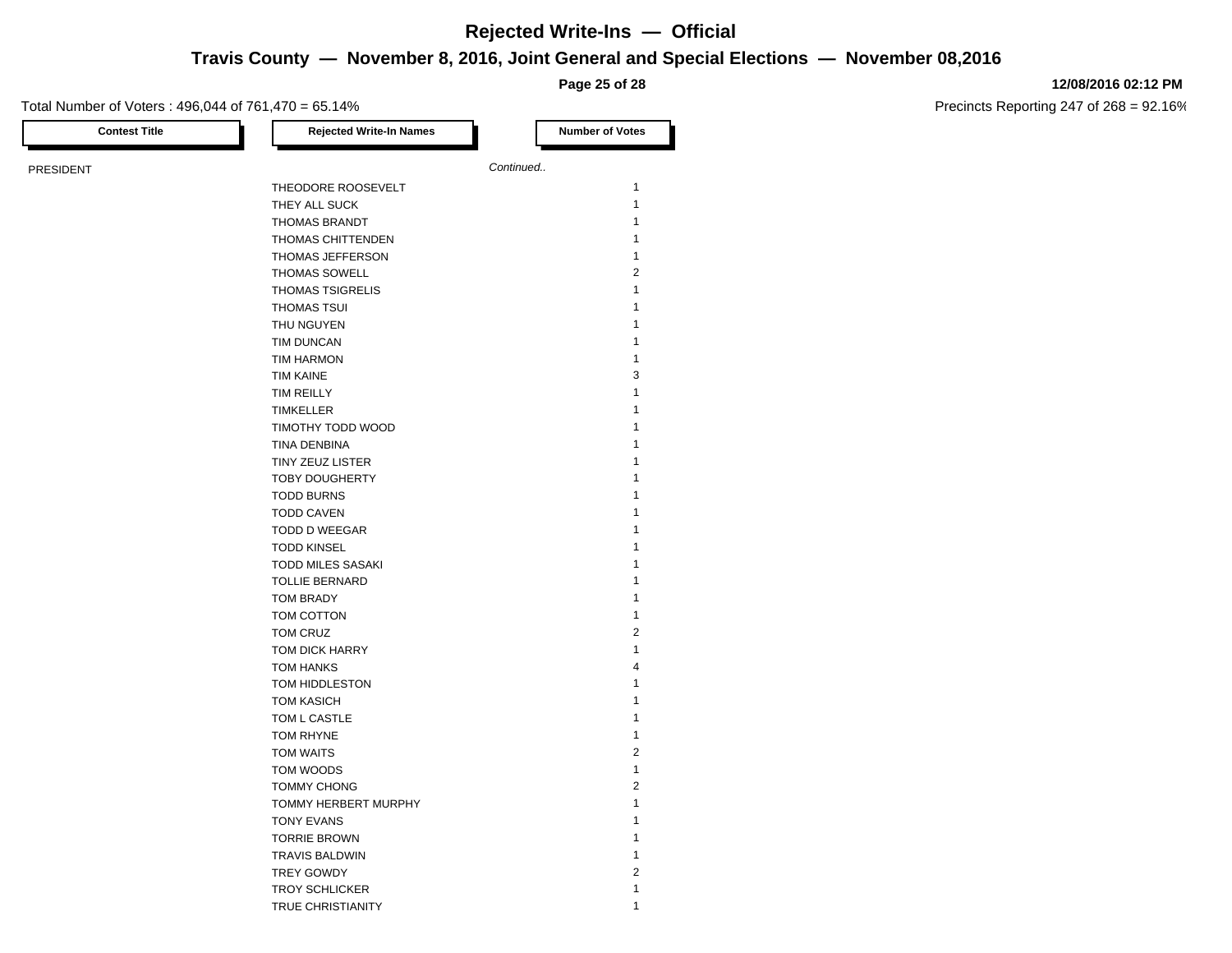## **Travis County — November 8, 2016, Joint General and Special Elections — November 08,2016**

**Page 26 of 28**

### Total Number of Voters : 496,044 of 761,470 = 65.14%

**12/08/2016 02:12 PM**

| <b>Contest Title</b> | <b>Rejected Write-In Names</b> | <b>Number of Votes</b>  |
|----------------------|--------------------------------|-------------------------|
| PRESIDENT            |                                | Continued               |
|                      | <b>TRUMP</b>                   | 2                       |
|                      | <b>TULSI GABBARD</b>           | $\mathbf{1}$            |
|                      | <b>TURD SANDWICH</b>           | $\mathbf{1}$            |
|                      | <b>TYE TRUITT</b>              | $\mathbf{2}$            |
|                      | <b>TYLER LEE REVEL</b>         | $\mathbf{1}$            |
|                      | <b>TYLER SUTLIFF</b>           | $\overline{\mathbf{c}}$ |
|                      | <b>UMA SPACECITY</b>           | $\mathbf{1}$            |
|                      | Uncertified                    | 80                      |
|                      | <b>UNDECIDED</b>               | $\mathbf{1}$            |
|                      | <b>VENUS GINES</b>             | $\mathbf{1}$            |
|                      | <b>VERITAS</b>                 | $\mathbf{1}$            |
|                      | <b>VERMIN SUPREME</b>          | 15                      |
|                      | VICE PRESIDENT JOE BIDDEN      | $\mathbf{1}$            |
|                      | <b>VIKTORIA GORELIK</b>        | $\mathbf{1}$            |
|                      | <b>VINCENT DEAN</b>            | $\mathbf{1}$            |
|                      | <b>VLADIMIR PUTIN</b>          | $\overline{2}$          |
|                      | <b>VOTEY MCVOTEFACE</b>        | $\mathbf{1}$            |
|                      | <b>WALT LONGMIRE</b>           | $\mathbf{1}$            |
|                      | <b>WARREN ELIZABETH</b>        | $\mathbf{1}$            |
|                      | <b>WARREN GUDE</b>             | $\mathbf{1}$            |
|                      | WARREN J KMETZ                 | $\mathbf{1}$            |
|                      | <b>WATER PROTECTORS</b>        | $\mathbf{1}$            |
|                      | WAVY GRAVY                     | $\mathbf{1}$            |
|                      | WAYNE JOHNSON JR               | $\mathbf{1}$            |
|                      | WE CAN DO BETTER               | $\mathbf{1}$            |
|                      | WE THE PEOPLE                  | $\mathbf{1}$            |
|                      | WEBSTER GRIFFIN TARPLEY        | $\mathbf{1}$            |
|                      | <b>WENDELL STAMPS</b>          | $\mathbf{1}$            |
|                      | <b>WENDY GILLEY</b>            | $\mathbf{1}$            |
|                      | <b>WES WATTERS</b>             | $\mathbf{1}$            |
|                      | <b>WESLEY HAYSLIP</b>          | $\mathbf{1}$            |
|                      | <b>WHITAKER SLOAN</b>          | $\mathbf{1}$            |
|                      | <b>WILL CASON</b>              | $\mathbf{1}$            |
|                      | WILL MCGARRET HARPER           | $\mathbf{1}$            |
|                      | <b>WILL PASS</b>               | $\mathbf{1}$            |
|                      | <b>WILLARD MITT ROMNEY</b>     | $\mathbf{1}$            |
|                      | <b>WILLE NELSON</b>            | $\mathbf{1}$            |
|                      | WILLIAM BERNARD KLUDING        | $\mathbf{1}$            |
|                      | WILLIAM DOUGLAS THOMPSON       | $\mathbf{1}$            |
|                      | <b>WILLIAM H MCRAVEN</b>       | $\mathbf{1}$            |
|                      | WILLIAM JAMES MURRAY           | $\mathbf{1}$            |
|                      | <b>WILLIAM MCCRAVEN</b>        | 3                       |
|                      | <b>WILLIAM MCRAVEN</b>         | 3                       |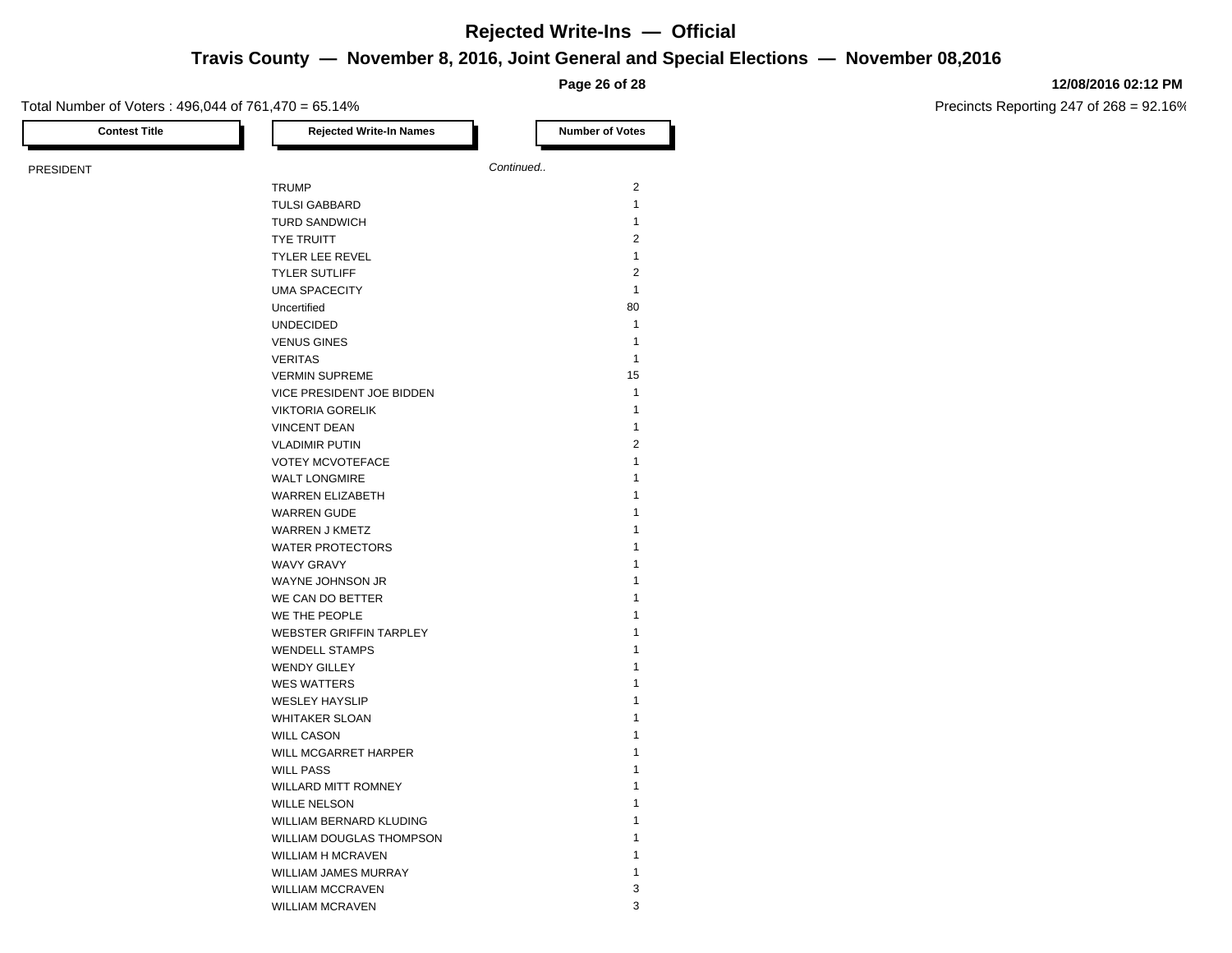## **Travis County — November 8, 2016, Joint General and Special Elections — November 08,2016 Rejected Write-Ins — Official**

**Page 27 of 28**

### Total Number of Voters : 496,044 of 761,470 = 65.14%

| <b>Contest Title</b> | <b>Rejected Write-In Names</b>                   | <b>Number of Votes</b> |
|----------------------|--------------------------------------------------|------------------------|
| <b>PRESIDENT</b>     |                                                  | Continued              |
|                      | <b>WILLIAM SANFORD NYE</b>                       | 1                      |
|                      | <b>WILLIAM WELD</b>                              | $\overline{2}$         |
|                      | <b>WILLIE</b>                                    |                        |
|                      | <b>WILLIE NELSON</b>                             | 52                     |
|                      | WILLIENELSON                                     |                        |
|                      | <b>WILLIS FRITZ</b>                              |                        |
|                      | WILLNELLSON                                      |                        |
|                      | <b>WILLY NELSON</b>                              | 2                      |
|                      | <b>WINSTON CHURCHILL</b>                         |                        |
|                      | <b>WOODY HARRELSON</b>                           |                        |
|                      | WOODY WOODPECKER                                 |                        |
|                      | YARON BROOK                                      | 2                      |
|                      | YUNG JAH                                         |                        |
|                      | ZACH STUART                                      |                        |
|                      | ZAPHOD BEEBLEBROX                                |                        |
|                      | <b>ZEKE DAVIS</b>                                |                        |
|                      | <b>ZOLTAN ISTVAN</b>                             | 4                      |
|                      | Total Rejected Write-In Names for Contest: 1,135 |                        |
|                      | Total number of votes:                           | 4,756                  |

#### **12/08/2016 02:12 PM**